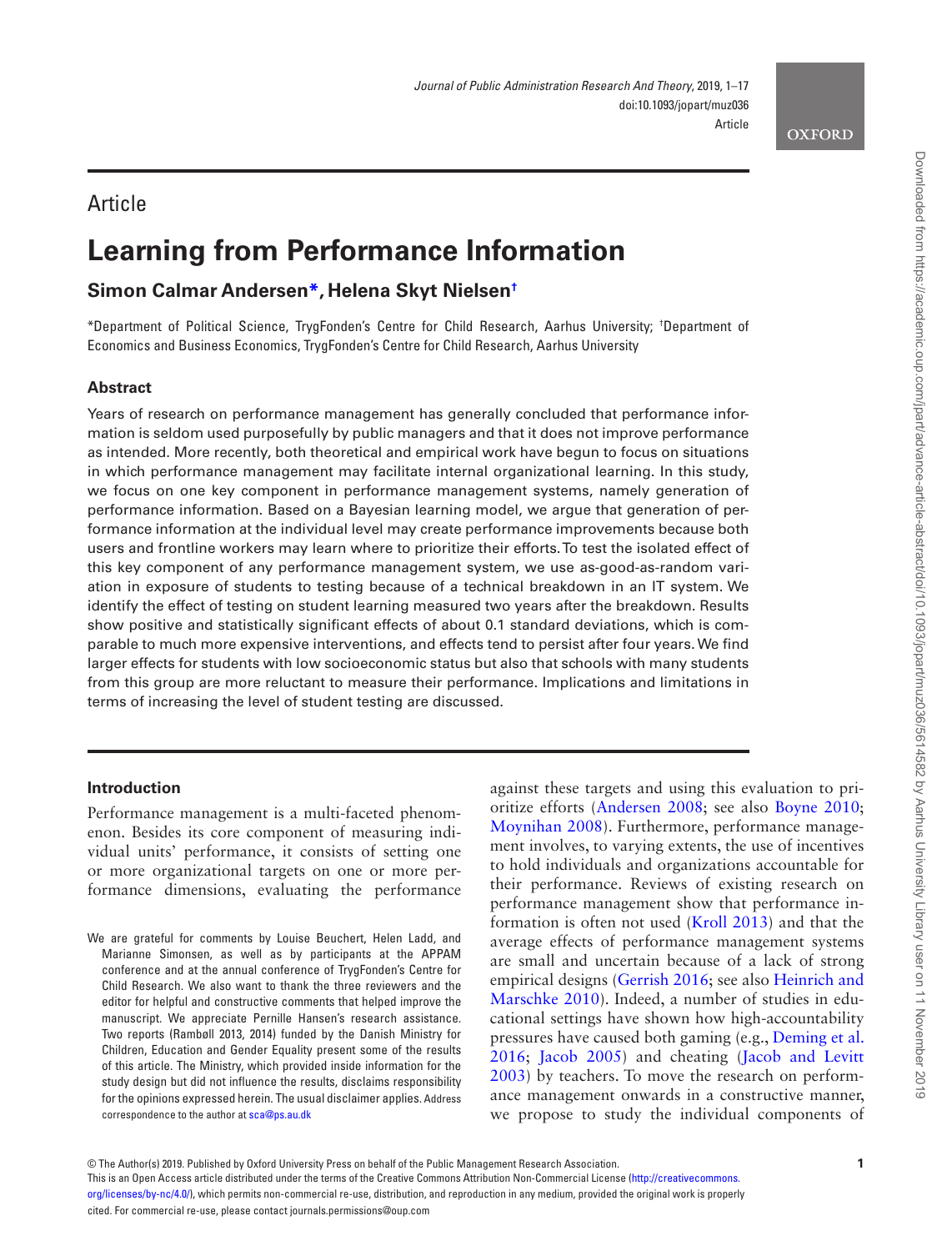performance management. Rather than embracing or discarding performance management altogether, understanding the effect of each performance management component would help us understand when and how performance management improves performance.

In this study, we focus on one key component, measuring individual users' outcome, which is often used as an organizational performance measure. We propose a Bayesian model of learning that explains why the measuring of individual performance itself may create performance improvements. In developing this theoretical argument, we build on work by [Holm](#page-16-6)  [\(2018\),](#page-16-6) who argued theoretically and showed empirically how managers in a system with learning forums and repeated performance measures actually used performance information to prioritize low-performing areas and that these prioritizations resulted in improved performance over time. Relatedly, [Jakobsen](#page-16-7)  [et al. \(2018\)](#page-16-7) argued that internal learning can be accomplished in systems that provide performance data to political principals if the high stakes are removed from the system (see also [Andersen 2005\)](#page-15-3). We argue that measuring outcomes for individual users may create learning in a Bayesian sense in which users and frontline workers use new performance information to update their prior beliefs about users' current state and use these new beliefs to prioritize their efforts.

Identifying the effects of performance management has proven difficult and often relies on nonexperimental data [\(Gerrish 2016](#page-16-2); [Kroll 2013\)](#page-16-1). Isolating the effect of measuring individual users' performance, as we aim to do here, is even more difficult because there is often no variation in whether users are measured or not. Furthermore, the marginal effect of testing on the individual should be expected to be small relative to the baseline effect of all organizational efforts to improve performance. Estimating small effects with adequate statistical power requires very large sample sizes. To overcome these challenges, we exploit a technical breakdown during the introduction of an IT-based nationwide test system in Denmark involving 136,887 students. The technical breakdown affected an as-good-as-random subset of students. We use this variation generated by the breakdown to identify the students that were less likely to take the test and thereby less likely to learn from performance information.

Schools have often been used to test theories of management in general [\(O'Toole and Meier 2011](#page-16-8)) and performance management in particular (for a review, see [Gerrish 2016](#page-16-2); see also [Snyder, Saultz, and](#page-16-9)  [Jacobsen 2017](#page-16-9)). As one of the largest groups of public organizations, the effect of performance management within schools is of interest in itself. Furthermore, the longstanding tradition of measuring student

performance by test scores and exam grades make schools suitable for testing theories about performance management. However, research showing how the effect of public management within schools depends on the context of the schools (e.g., [Meier et al. 2015a](#page-16-10)) makes us cautious in generalizing the empirical results from our study within education to performance management in general, and we encourage more studies in other policy fields. Furthermore, the performance management system we study is low-stakes systems relative to many Anglo-Saxon systems. If the effects of the individual components of performance management systems interact—especially if the effect of measuring individuals' outcome is different in high-stakes systems—results from the present study may not necessarily generalize. However, before studying any such contextual interaction effects, a first step in moving research on performance management forward will be to study the individual components of performance management.

To further explore the consequences of testing individual users' outcomes, we examine two additional research questions, namely (a) which groups of users benefit the most from being measured and (b) which organizations decide to measure individual users' outcomes. Results from these analyses show that students of low socioeconomic status (SES) tend to benefit more from being measured. This is consistent with the Bayesian learning model, if teachers' priors about low-SES students are more imprecise, as suggested by qualitative research ([Harrits 2019;](#page-16-11) [Harrits and Møller](#page-16-12)  [2014\)](#page-16-12). However, we also find that schools with more low-SES students are more reluctant to engage in measuring individual students' outcomes, with the unfortunate consequence that those who would benefit the most are least likely to receive the treatment.

In the next section, we present a theoretical framework explaining the effect of performance information within performance management systems. Then, we lay out the study design before results and a number of robustness checks are presented. In the conclusion, we discuss the implications and limitations of the results.

## **Theory and Existing Evidence**

The performance management cycle involves a series of steps from deciding organizational goals (which in public organizations often involves multiple goals on various dimensions), selecting measures, measuring organizational performance (which often means measuring outcomes or satisfaction for individual users), evaluating the data, and deciding on how to prioritize efforts—before starting a new cycle of evaluation ([Andersen 2008](#page-15-0); [Boyne 2010](#page-15-1); [Moynihan](#page-16-0)  [2008\)](#page-16-0). Empirical research has shown that on average,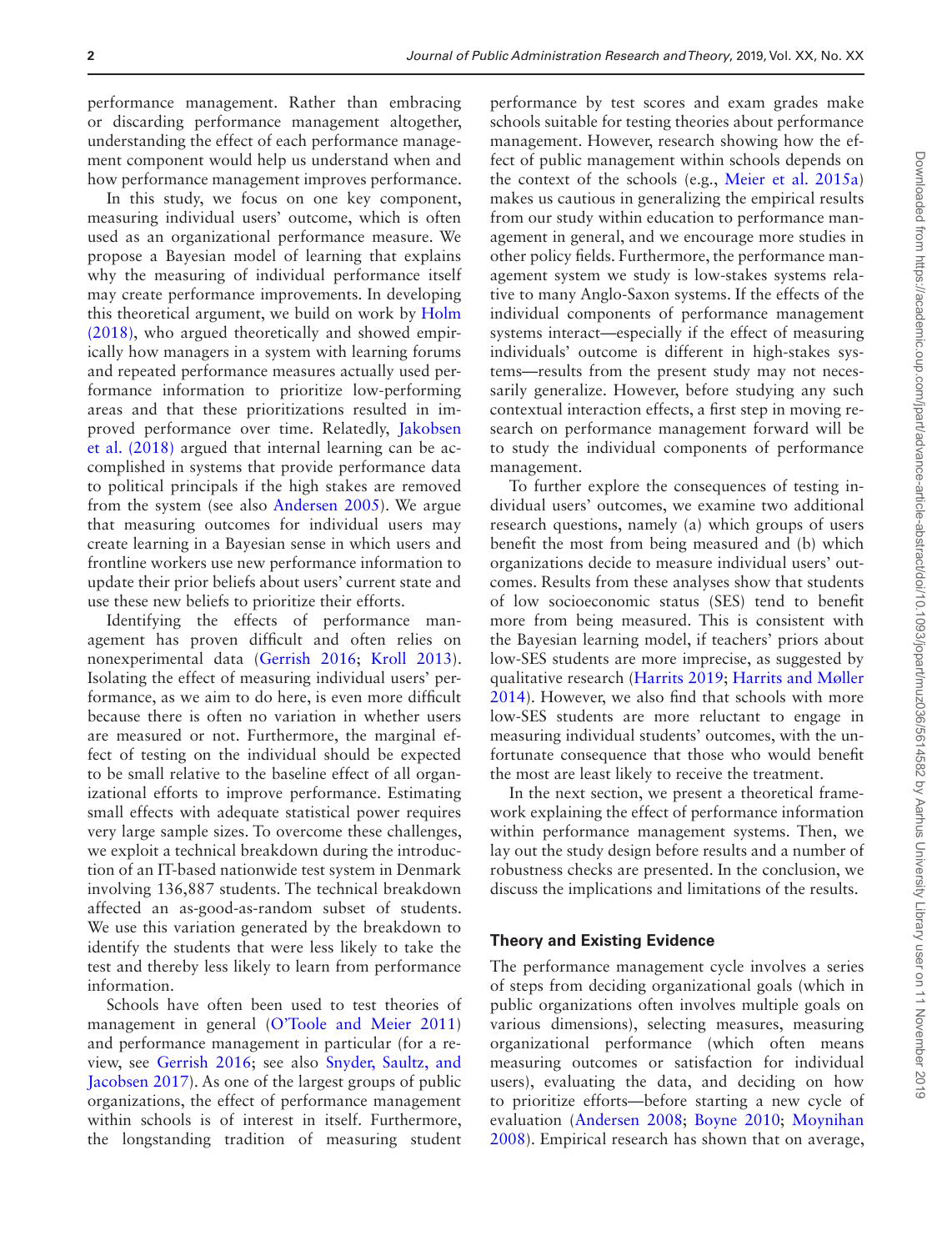performance management systems do not improve performance. [Gerrish \(2016\)](#page-16-2) conducted a meta-analysis of performance management studies and found a very weak relationship between this practice and outcomes. Forty-three percent of the studies in Gerrish's meta-analysis were conducted within education, which is more than four times as many as the second-most studied area. Yet, Gerrish's subgroup analysis of studies within education led to a similar conclusion of no or a weak relationship. [Heinrich and Marschke \(2010\)](#page-16-3) reviewed the performance management literature within a principal–agent framework and pointed out how difficult it is to design a performance management system that holds agents accountable for their performance without creating strong incentives for gaming or cheating rather than learning—especially in a dynamic context in which the agents may anticipate and react to principals' attempts to adjust for unintended effects. The mixed results of existing performance management systems may be caused by any of the steps involved in the process as well as effects of interactions between them. One way forward for performance management research may therefore be to study the key components in isolation before studying their dynamic interplay. In this study, we focus on one key component, namely generating performance information.

The basic reasoning behind the effect of measuring performance follows a Bayesian learning model: Agents base their posterior beliefs on both their prior beliefs and any new information they receive. These updated beliefs should make agents act differently in their attempt to improve performance, and this reaction should improve outcomes for clients. However, we argue that at least two conditions are needed for performance information to have such effect. First, new information should differ from what agents already believe in order to create new learning. Second, agents should be motivated to react to updated, posterior beliefs. Even though we do not test these mechanisms and conditions, we believe it is helpful to make explicit the theoretical reasoning that guides the analysis and interpretation of the study.

#### Learning

The first condition for performance information to have an effect would be that agents learn from the information. If the new information does not differ from what agents already believe about their clients, we would not expect them to change their behavior, and we would therefore not expect to observe any effect of the new information.

Recent research in performance management suggests that agents interpret performance information relative to different reference points such as comparisons to historical performance, performance of similar organizations or politically set targets (e.g., [Holm](#page-16-13)  [2017\)](#page-16-13). Interpreted within the Bayesian framework, these aspiration levels correspond to agents' prior beliefs. [Meier, Favero, and Zhu \(2015b\)](#page-16-14) use a Bayesian learning model to develop hypotheses about how managers form their prior beliefs or expectations, and how they may react to gaps between their priors and new performance information. They argue that managers use the historical performance of the organization to form their baseline beliefs (reference points).<sup>1</sup> [Holm \(2018\)](#page-16-6) suggests that public managers use information on different performance dimensions of their organization to strategically prioritize their efforts. In particular, he finds that managers prioritize performance dimensions with lowest performance (relative to a dimension's theoretical maximum). More related to our study, [Rockoff et al. \(2012\)](#page-16-15) show in an experimental study how school principals use information about teacher performance to update their beliefs about the teachers and use these posterior beliefs to make personnel decisions, which results in more employee turnover and ultimately increased student performance. Additionally, they model how managers take the uncertainty involved in both their priors and new information into account when updating their beliefs.

We suggest that not just managers, but also frontline workers and service users (often acting as coproducers of the services) may in a similar way use performance information at the individual level to learn about where to prioritize their efforts. Empirical research within education indeed points to such learning effects among these different stakeholders.

As described in detail by [Roediger, Putnam, and](#page-16-16)  [Smith \(2011\)](#page-16-16), laboratory experiments show that children learn from taking tests. Children who take a test remember the content better one week later than children who repeat the material. Yet, it is not evident that these lab results translate into long-term effects in a real school context ([Roediger, Putnam, and Smith](#page-16-16)  [2011\)](#page-16-16). Outside the lab, students may also learn from receiving teacher feedback based on the test results ([Hattie 2009;](#page-16-17) [Hattie and Timperley 2007\)](#page-16-18). If standardized testing is used for formative assessment (and not just a summative assessment), where student performance is compared with a reference level (which may function as the prior beliefs in the Bayesian learning model; [Meier, Favero, and Zhu 2015b\)](#page-16-14), and test results will be used for taking actions to fill the gap (i.e., the difference between prior beliefs and the

<span id="page-2-0"></span><sup>1</sup> In [O'Toole and Meier's \(1999](#page-16-19) classical model of public management, the relationship between past performance and future performance is explicitly modeled by an autoregressive component, even though they do not specify how this variable level of stability or inertia may depend on how managers learn from information of past performance relative to any prior beliefs they may have.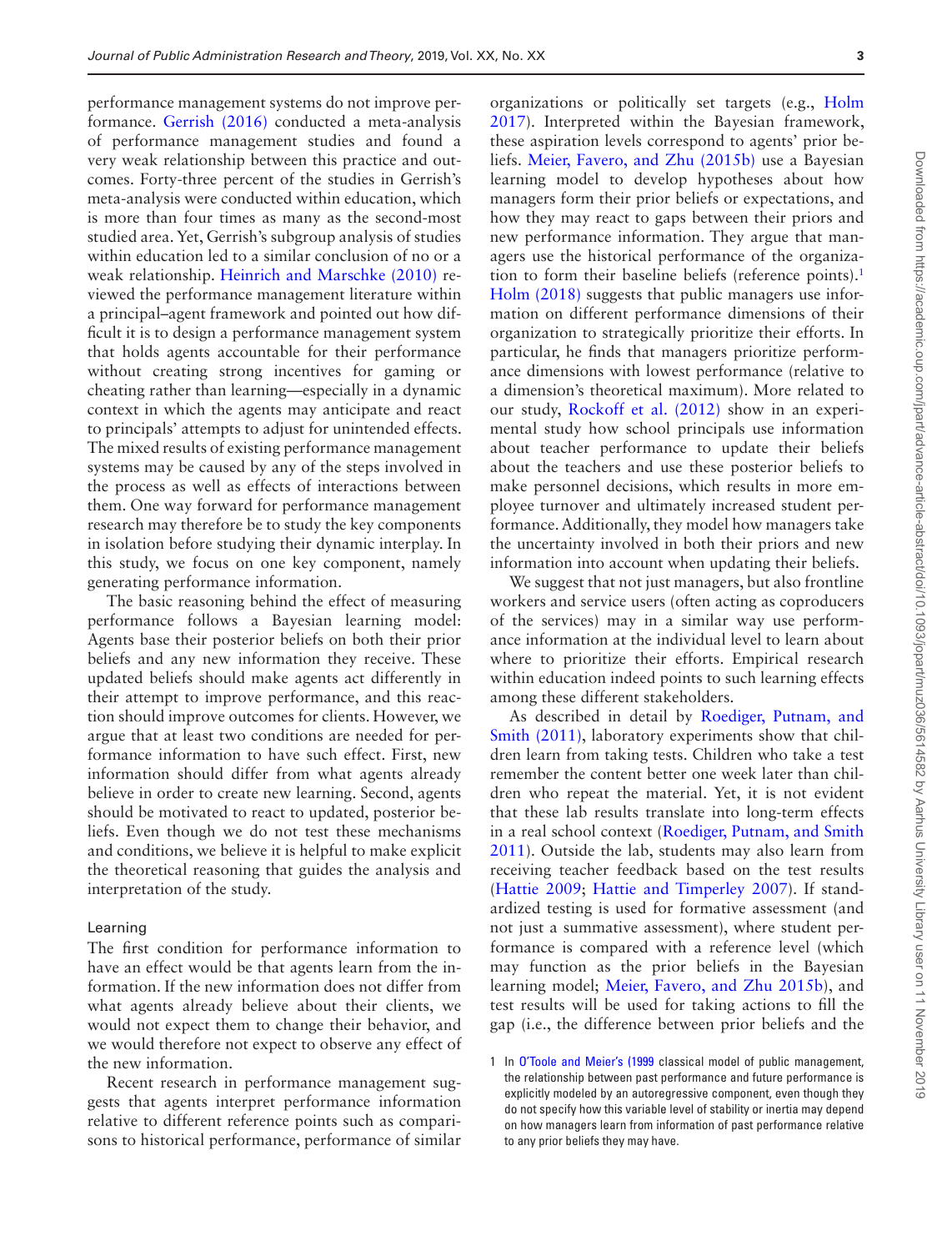new information generated by the test), there is ample evidence that student learning may improve [\(Black and](#page-15-4)  [Wiliam 1998](#page-15-4)).

Parents may also react to the performance information entailed in the test results. In an experimental study [Dizon-Ross \(2019\)](#page-15-5) shows that providing parents with information on their children's performance in school causes the parents to update their beliefs and adjust their investments in the education of their children. Asking teachers to give students' test results to parents may also increase parents' awareness that education is a prime example of coproduction in which inputs from both teachers and parents may help to improve student learning. Randomized controlled trials have shown that children whose parents were encouraged by schools to read and talk to their children did improve their language and reading skills [\(Andersen](#page-15-6)  [and Nielsen 2016;](#page-15-6) [Jakobsen and Andersen 2013\)](#page-16-20).

Finally, teachers themselves may learn from the test results. Randomized controlled trials testing interventions that use test results to target teaching to students' skill levels have shown very positive results ([Banerjee](#page-15-7)  [et al. 2007\)](#page-15-7). Teachers' prior beliefs about students may be imprecise or biased. Student testing may help teachers update their beliefs based on their priors and the new information, and use their updated beliefs to tailor their instructions to the individual students. In a new study, [Bergbauer, Hanushek, and Woessmann](#page-15-8)  [\(2018\)](#page-15-8) find that school systems that introduce standardized, comparable test regimes experience improvements in student performance, whereas teachers' own student testing does not have any discernible effects.

#### Motivation

The motivation condition relates to studies of highand low-stakes performance management systems. In high-accountability systems, principals use incentives such as publicizing performance information and rewarding high-performance scores to increase agents' motivation to react to the performance information ([Muller 2018\)](#page-16-21). Empirical research shows that highaccountability systems have produced ambiguous results. According to a review by [Figlio and Loeb \(2011\)](#page-15-9), evaluations of No Child Left Behind, high-stakes school accountability systems in the United States, indicate that they improved student test performance, particularly in math, while evaluations of state-based or district-based systems find that the results are far more mixed. The magnitude of the estimated effects ranges from zero to about 0.30 of a standard deviation (SD), but a non-negligible part of the estimated effects is driven by actions that artificially improve school performance. Specifically, some studies document that schools invest in students, grades, or subjects, which, in turn, contributes to improving the accountability rating

(e.g., [Chakrabarti 2014](#page-15-10); [Deming et al. 2016;](#page-15-2) [Figlio](#page-16-22)  [and Rouse 2006;](#page-16-22) [Krieg 2011;](#page-16-23) [Neal and Schanzenbach](#page-16-24)  [2010;](#page-16-24) [Reback 2008](#page-16-25)), whereas other studies show that students may be reclassified into special education or that schools invest in test-specific skills or efforts (e.g., [Jacob 2005](#page-16-4)). [Jacob and Levitt \(2003\)](#page-16-5) find indications of outright cheating with student test results. Such strategic responses are difficult to manage in a dynamic setting where agents change behavior as they become familiar with the mechanisms of the accountability system ([Heinrich and Marschke 2010\)](#page-16-3).

Some studies find more promising effects of accountability pressure on student achievement. [Rouse](#page-16-26)  [et al. \(2013\)](#page-16-26) provide evidence that schools given the lowest grading significantly change their instructional policies and practices and that these responses explain a substantial part of subsequent test score gains. Based on a study of the impact of the National Assembly abolishing national testing in Wales, [Burgess, Wilson,](#page-15-11)  [and Worth \(2013\)](#page-15-11) strongly advocate test-based accountability. [Carnoy and Loeb \(2002\)](#page-15-12) also find that students improve more in math in high-accountability US states (see also [Hanushek and Raymond 2005\)](#page-16-27). Perhaps most relevant to our study, [Dee and Jacob](#page-15-13)  [\(2011\)](#page-15-13) use a comparative, interrupted time series approach based on all US states and find significant effects of accountability on a low-stakes math test but no robust effect for reading. However, their advocacy for the system is not without hesitation because although effects are statistically significant for math, 60% of fourth graders nevertheless fall below national proficiency standards, and there is still no robust effect on reading proficiency.

These mixed results indicate that high-stakes systems motivate agents to improve performance, but some of the improvements seem to be driven by strategic responses, which have led researchers to consider whether agents would be motivated to react to performance information in the absence of high-stakes incentives. This interpretation is in line with [Boyne's](#page-15-1)  [\(2010\)](#page-15-1) proposition that the expected positive relationship between setting targets and performance is moderated by managerial gaming.<sup>2</sup> He further suggests that some level of involvement of employees in setting targets may improve motivation and reduce gaming—but also that handing too much control over to employees may result in another form of gaming, namely setting too easy targets.

In line with this reasoning, [Jakobsen et al. \(2018\)](#page-16-7) argue that involving professionals in the interpretation of performance goals will increase motivation and,

<span id="page-3-0"></span><sup>2</sup> This also relates to Hood's (2011) analyses of how blame avoidance behavior increases as a function of how much the management of organizations (such as the use of performance management) promotes the assignment of responsibility of perceived avoidable harm.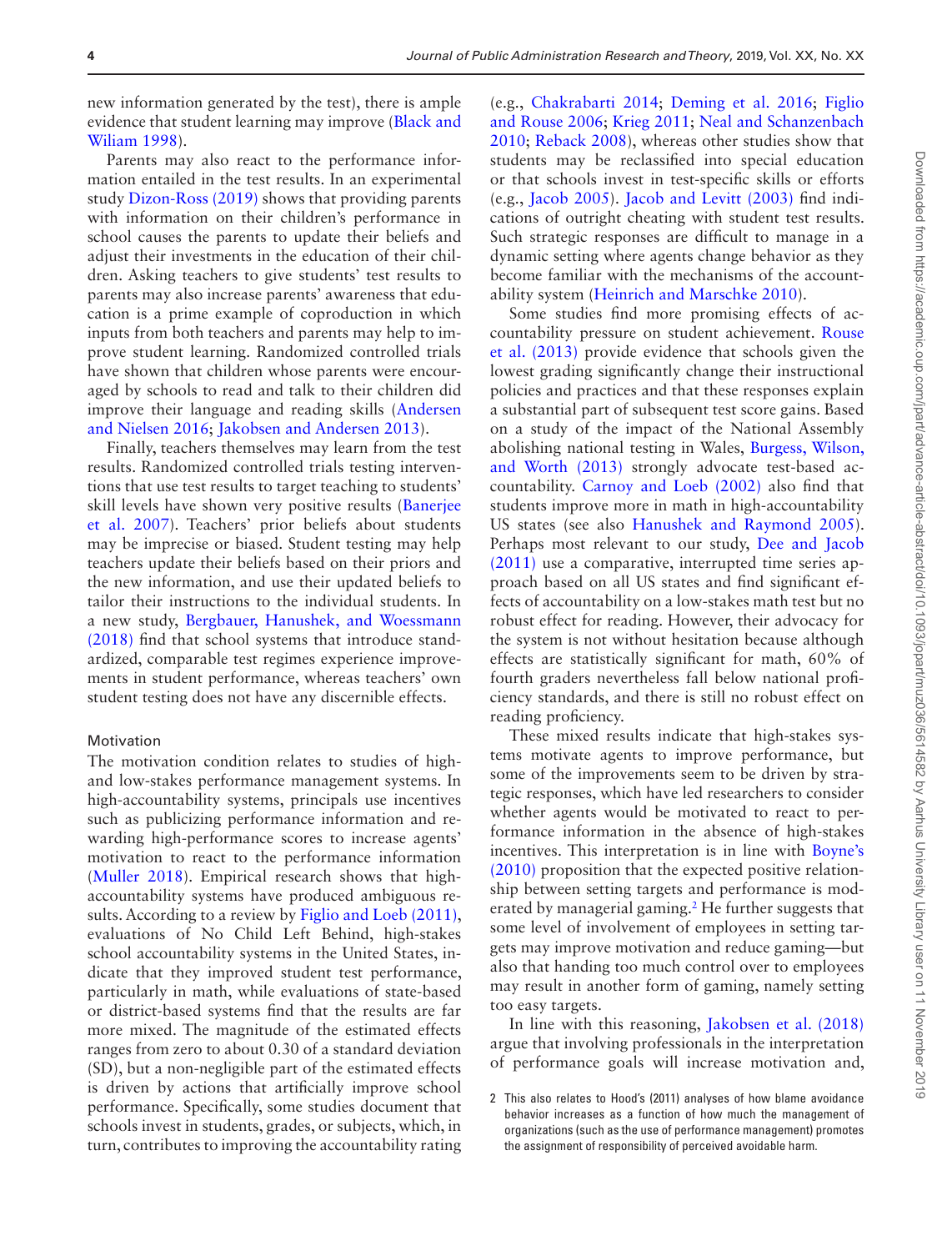ultimately, performance. Other research also suggests that public managers and employees are motivated to improve their own (organizational) performance, even without strong economic incentives or sanctions (e.g., [Andersen, Heinesen, and Pedersen 2014](#page-15-14); [Meier, Favero,](#page-16-14)  [and Zhu 2015b\)](#page-16-14). The motivation of service users (and often service coproducers) is more straightforward because they may have a self-interest in improving their own or close relatives' (such as their own children's) performance. Low-stakes tests (such as the Northwest Evaluation Association's so-called MAP tests) have become widespread in the United States, and this development may point to a belief that low-stakes tests will improve learning in schools.

For our study, it suffices to say that also in (relatively) low-stakes accountability systems may frontline workers as well as service users and coproducers possess enough motivation for performance improvement to react to what they learn from performance information. In the discussion, we return to the question whether the effect of performance information may depend on the accountability system in which it is generated.

#### Subgroup and Contextual Effects

Besides testing the main expectation, the data allow us to test two supplementary research questions. First, it is important to know if effects are different for different groups of students. On the one hand, opponents of nationwide compulsory testing fear that the weakest students may suffer from compulsory testing (see [Deming](#page-15-2)  [et al. 2016](#page-15-2)). On the other hand, research on the accuracy of teacher expectations has shown that teachers tend to be downward biased in their evaluation of the learning potential of ethnic minority students (for reviews, see [Jussim and Harber 2005;](#page-16-28) [Tenenbaum and](#page-16-29)  [Ruck 2007](#page-16-29)).

Based on [Bourdieu's \(1984\)](#page-15-15) connection between social differences and the use of social categorizations, [Harrits \(2019\)](#page-16-11) argues and find in a qualitative study that that street-level bureaucrats with middleclass background tend to rely more on stereotypes when assessing clients of low SES than when they assess clients with their own social background (see also [Harrits and Møller 2014](#page-16-12)). Such use of stereotypes suggests that teachers' prior beliefs about low-SES students would be more imprecise. This is also what [Andersen, Guul, and Humlum \(2018b\)](#page-15-16) find in a recent study that compares teachers' perceptions of students' skills to performance information from standardized, norm-based test results calculated by computer algorithms.

Following the Bayesian model of learning, teachers' posterior beliefs would be more affected by performance information the more the new information diverges from their priors. So if frontline workers' prior beliefs about low-SES clients are more imprecise than for middle- and high-SES students, the Bayesian model suggests that effects of providing frontline workers with new information would be larger for these low-SES clients.

Second, we examine which schools comply with the performance measurement policy. Building on self-affirmation theory, [Petersen, Laumann, and](#page-16-30)  [Jakobsen \(2019\)](#page-16-30) argue that when frontline workers are confronted with performance information that indicates that they have performed poorly, they are likely to engage in defensive biases to protect their self-image integrity. Such defensive biases can be a problem because they can prevent the frontline workers from learning from potentially important information (see also [Sherman and Cohen 2006](#page-16-31)). A survey experiment among high-school teachers confirms [Petersen,](#page-16-30)  [Laumann, and Jakobsen'](#page-16-30)s ([2019\)](#page-16-30) expectation that the teachers are more reluctant to take responsibility for the results and more critical of the performance indicators when the test scores of their school are low.

This reasoning suggests that the effect of performance measurement may depend on the context in the sense that organizations expecting high performance would be more inclined to measure performance. More specifically in our educational context: Because schools with high shares of students with low SES on average have lower test scores, we expect schools with high proportions of students with low SES to be more reluctant to comply with the test regime.

We do not want to overstate the claim that testing increases learning. The specific effects of such a performance management system may depend on details such as the specific accountability procedures and the prior use of tests. We therefore describe the institutional context in some detail in the next section and use this in our concluding discussion of the implications and limitations of the study.

## **Methods**

## Test-Based Accountability in the Low-Stakes Danish System

Until 2010, the performance of Danish students was not systematically evaluated until eighth grade (approximately age 15). However, based on poor Programme for International Student Assessment results in 2000 and 2003, a subsequent [OECD \(2004\)](#page-16-32) report, and recommendations from various national committees, the Danish Parliament opted for a cultural shift that made the assessment of learning an integrated part of schooling and implemented systematic, standardized and compulsory evaluation of student performance in all primary and lower secondary public schools.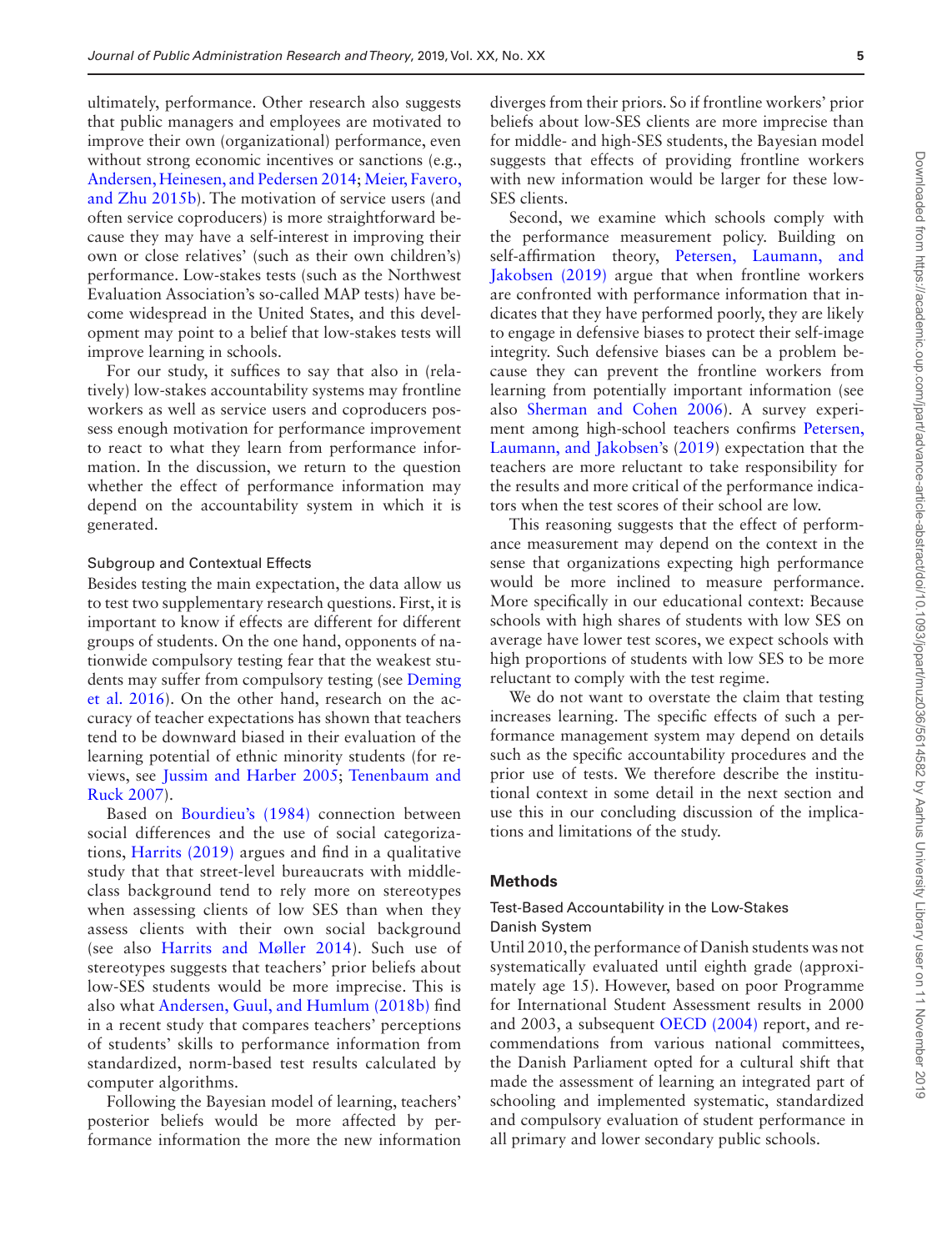At the beginning of 2006, a nationwide school accountability system was approved to ensure continual quality assessment and quality improvement of the Danish public schools[.3](#page-5-0) The initial accountability system comprised nationwide testing of students 10 times from second to eighth grades, annually updated individual plans for students, compulsory ninth-grade exit exams, and annual quality assessment reports at the level of local authorities. The assumption was that these steps would provide students, parents, teachers, school principals, and local authorities with information about the input necessary from schools to ensure continual quality development [\(Hess, Holmsgaard,](#page-16-33)  [and Jaokobsen 2009\)](#page-16-33).

The policy context is best described as having limited accountability. In an international comparison, Danish school accountability is, as yet, based on lowpowered incentives. Each school is endowed with an annual socioeconomic index based on sex, ethnicity, and parental SES, enabling schools to compare test results with the national average at schools with a similar socioeconomic index. Schools are informed about the gap between the national average and their test score for each of the 10 tests and given an indication of whether the gap is statistically significant or not. School principals and parents are also supposed to be informed by the individual students' test results, which may generate some accountability pressure on the teachers. However, no explicit proficiency standard had been set for local authorities, schools, subgroups, or individuals at the time of our data generation[.4](#page-5-1) Therefore, relative to systems with strong economic incentives or threats of firing teachers and closing schools because of low performance, the Danish system can be characterized as low-stakes

An essential element of the Danish test-based accountability system is the compilation of the annual quality assessment report. Every local authority is obligated to produce, discuss, and publish a quality assessment report based on input from its schools. The report particularly concerns academic progression over time and any significant deviance from other schools with similar socioeconomic indices but also measures taken to deal with unsatisfactory results. Poor academic performance does not result in automatic repercussions. This is not to say that there are no stakes in the Danish accountability system. For instance, 15% of students were affected by school consolidations during the 2010–11 and 2011–12 school years ([Beuchert et al.](#page-15-17) 

[2018\)](#page-15-17). During the political process of deciding such school consolidations, school performance may be considered. However, there is no direct relationship between test results and rewards or sanctions as found in many high-stakes accountability systems.

The quality assessment report incorporates information about the school and average local authority test score on the national tests, in addition to other measures of academic performance and academic progression, such as results from the ninth-grade exit exams and other tests, participation rates in the tests, and individual circumstances, such as the percentage of students with special needs. The evaluation of academic performance forms the basis of the quality assessment, the future objectives of the school, and the local authorities as a whole. However, the average test score of schools is confidential. It is illegal to make results of individual students, classrooms, or schools publicly available in any way ([Danish Ministry for Children, Education and](#page-15-18)  [Gender Equality 2011](#page-15-18)). This law prevents the media from publishing test results and league tables, and parents from selecting schools based on test results.

In sum, there are some elements of accountability tied to the student testing system in Denmark, but because it is illegal to publish the results of individual students, classrooms, schools, or municipalities and because there are no direct rewards or sanctions tied to the test results, it is a low-stakes accountability system—compared with systems in which measures of performance are tied to publishing and rewarding (cf., [Muller 2018](#page-16-21)).

### The Testing System

Nationwide testing was initially legislated in Denmark when the nationwide school accountability system was introduced in 2006. However, because of technical and other challenges, testing was postponed until the school year 2009–10. Beginning that year, 10 compulsory standardized national tests were introduced in the Danish public schools from second to eighth grades. Students were tested on various subjects throughout their school career, but the emphasis is on reading and math.<sup>5</sup> Both before and after the introduction of the national testing system, teachers, schools, and municipalities have used student tests. We test the effect of this new, additional performance information generated by the national testing program.

The compulsory tests take place from January to April at the end of grades 2–8, as summarized in [Table](#page-6-0)  [1](#page-6-0). In addition to the compulsory test, students have the option of taking the test voluntarily twice. Questions in the optional tests are drawn from the exact same

<span id="page-5-0"></span><sup>3</sup> Detailed in the Public School Law (Law no. 313, April 19, 2006, and Law no. 572, June 9, 2006) and described by [Hess et al. \(2009\).](#page-16-33) Within the framework of the national law, public schools in Denmark are governed by and accountable to local authorities.

<span id="page-5-1"></span><sup>4</sup> The Public School Law of June 7, 2013, introduced proficiency standards and set a national target of 80% proficiency in reading and math.

<span id="page-5-2"></span><sup>5</sup> See [Beuchert and Nandrup \(2018\)](#page-15-17) for a detailed description of Danish national tests.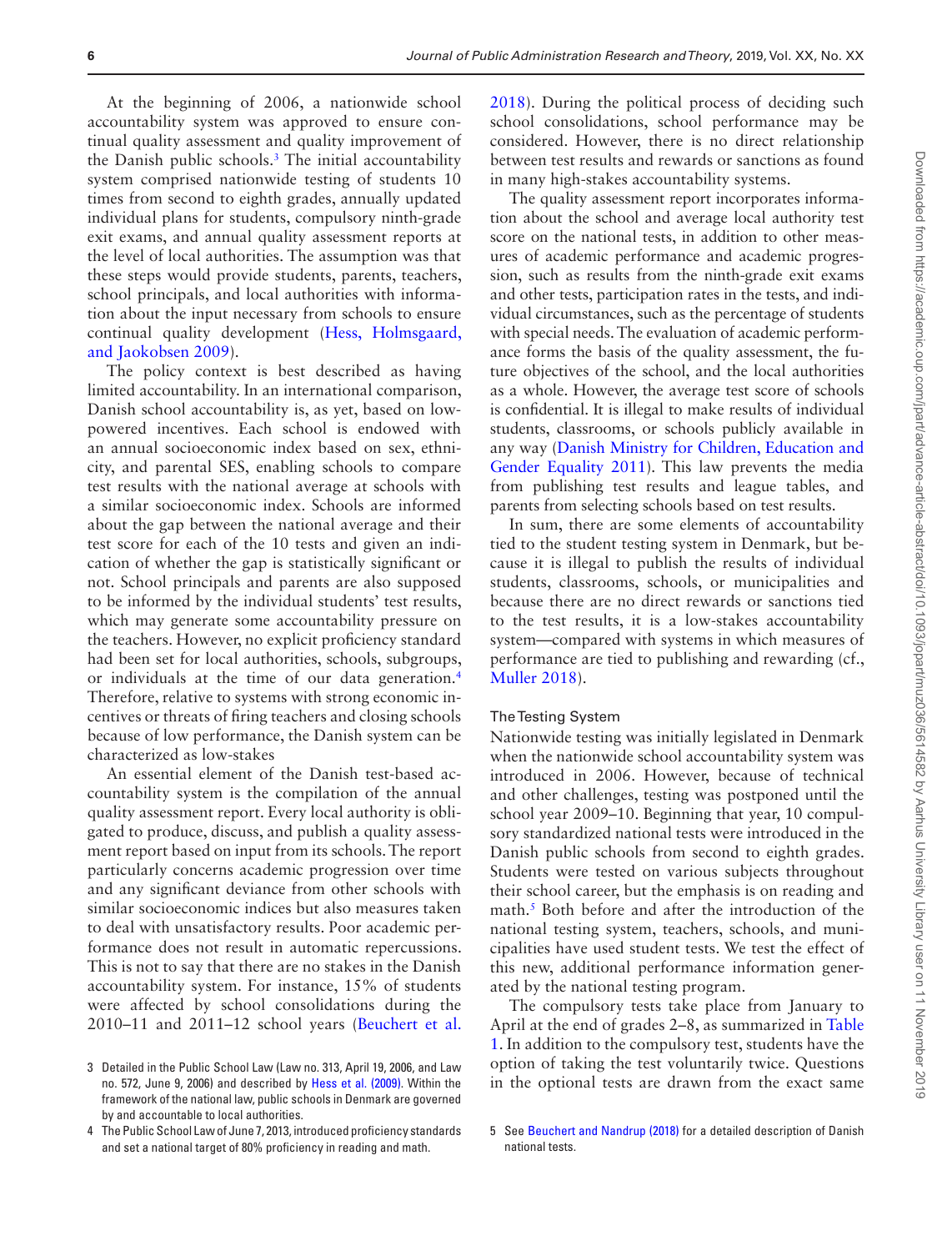|                   | Grade  |       |        |       |       |         |        |  |  |
|-------------------|--------|-------|--------|-------|-------|---------|--------|--|--|
| Subject           | Second | Third | Fourth | Fifth | Sixth | Seventh | Eighth |  |  |
| Reading           | X      |       | X      |       | X     |         | Х      |  |  |
| Math              |        | X     |        |       | X     |         |        |  |  |
| English           |        |       |        |       |       | X       |        |  |  |
| Geography         |        |       |        |       |       |         | Χ      |  |  |
| Physics/chemistry |        |       |        |       |       |         | Χ      |  |  |
| Biology           |        |       |        |       |       |         | Х      |  |  |

<span id="page-6-0"></span>**Table 1.** Compulsory National Tests

pool of questions, but students rarely encounter the same question twice because of the size of the pool and because the tests are adaptive (we return to this below). Teachers register students to take the optional tests in the autumn at the grade level of the compulsory test or in the autumn at the grade level before or after the compulsory test.

Schools and teachers are required to make sure students take the tests during the test period, but they are free to decide when to book tests during the test period. Some local authorities urge schools to administer the test during a narrow time window to gain precise measures of yearly performance progression[.6](#page-6-1) Booking and rebooking of tests opens from one week prior to the test period until the end of the test period. Either the teacher or the school secretary can be responsible for booking the test, and the class can be divided in two for testing. The testing system is used more intensively in March and April than in January and February (see [Figure A1](http://academic.oup.com/jpart/article-lookup/doi/10.1093/jopart/muz036#supplementary-data) in [Supplementary](http://academic.oup.com/jpart/article-lookup/doi/10.1093/jopart/muz036#supplementary-data)  [Appendix A](http://academic.oup.com/jpart/article-lookup/doi/10.1093/jopart/muz036#supplementary-data)).

The tests are designed to test proficiency in three different domains, or profile areas, in each subject. For example, the reading test focuses on language comprehension, decoding, and reading comprehension, whereas the math test centers on numbers and algebra, geometry, and applied mathematics. The national tests in reading and math are by no means exhaustive, although they do cover a major swath of what is considered testable content and crucial learning goals.

The national tests are IT based and self-scoring, which means teachers are not involved in grading them. Our results are therefore not driven by subjective teacher grading.

The tests are adaptive, which means they adapt to the child's abilities during the test, challenging children according to their skill level. The test begins with a moderately difficult question. If the question is answered correctly, the student receives a more difficult question, but if the question is answered incorrectly, the

student receives an easier question, and so on. When the test results for all three domains reach a sufficiently statistical certainty, the test ends. The adaptive system means that teachers do not know the specific questions each student receives or the answers to these questions. Teachers only know the type of questions used in the test. They can use their knowledge for teaching-to-thetest but cannot game the system by providing students with correct answers to specific questions in advance.

The test scales measure the absolute ability within each domain. Approximately 183,000 individual test results, or 15,000–21,000 results for each of the 10 national tests, were used to score the tests when they were introduced in 2010 [\(Beuchert and Nandrup](#page-15-17)  [2018\)](#page-15-17). These results set the norm for the scale. The test has subsequently been revised to eliminate items that are deemed erroneous or noisy.

The underlying psychometric model is a Rasch model (see, e.g., [Bond and Fox 2007\)](#page-15-19), with test results for each domain measured on a Rasch scale from −7 to 7, seven representing the highest skill level. The score for a domain is thought to measure the student ability for this exact domain. The teacher receives a detailed report of the student answers as well as a onepage summary to be shared with the student and the parents. The summary includes the overall score on a five-point scale as well as the score for each of the three test domains on a similar five-point scale.[7](#page-6-2) The teacher is required to provide individual feedback to each student when they share the summary. In sum, the test provides students and teachers with relatively precise information on each student's ability in different domains within a specific subject.

#### Identifying Variation: A Major Technical Breakdown

To estimate the effect of testing on student learning, let  $Y_i^{j+d}$  be a measure of student achievement for individual *i* at grade  $j+d$ ; let  $T_i^j$  indicate whether the student was exposed to nationwide testing in grade

<span id="page-6-1"></span><sup>6</sup> Data on the timing of tests show that students booked early in the test window in 2010 are also more likely to be tested early in the subsequent test in the same subject.

<span id="page-6-2"></span><sup>7</sup> This scale resembles the grading scale with the following approximate distribution of scores: 10% "substantially below the mean," 25% "below the mean," 30% "at the mean," 25% "above the mean," and 10% "substantially above the mean."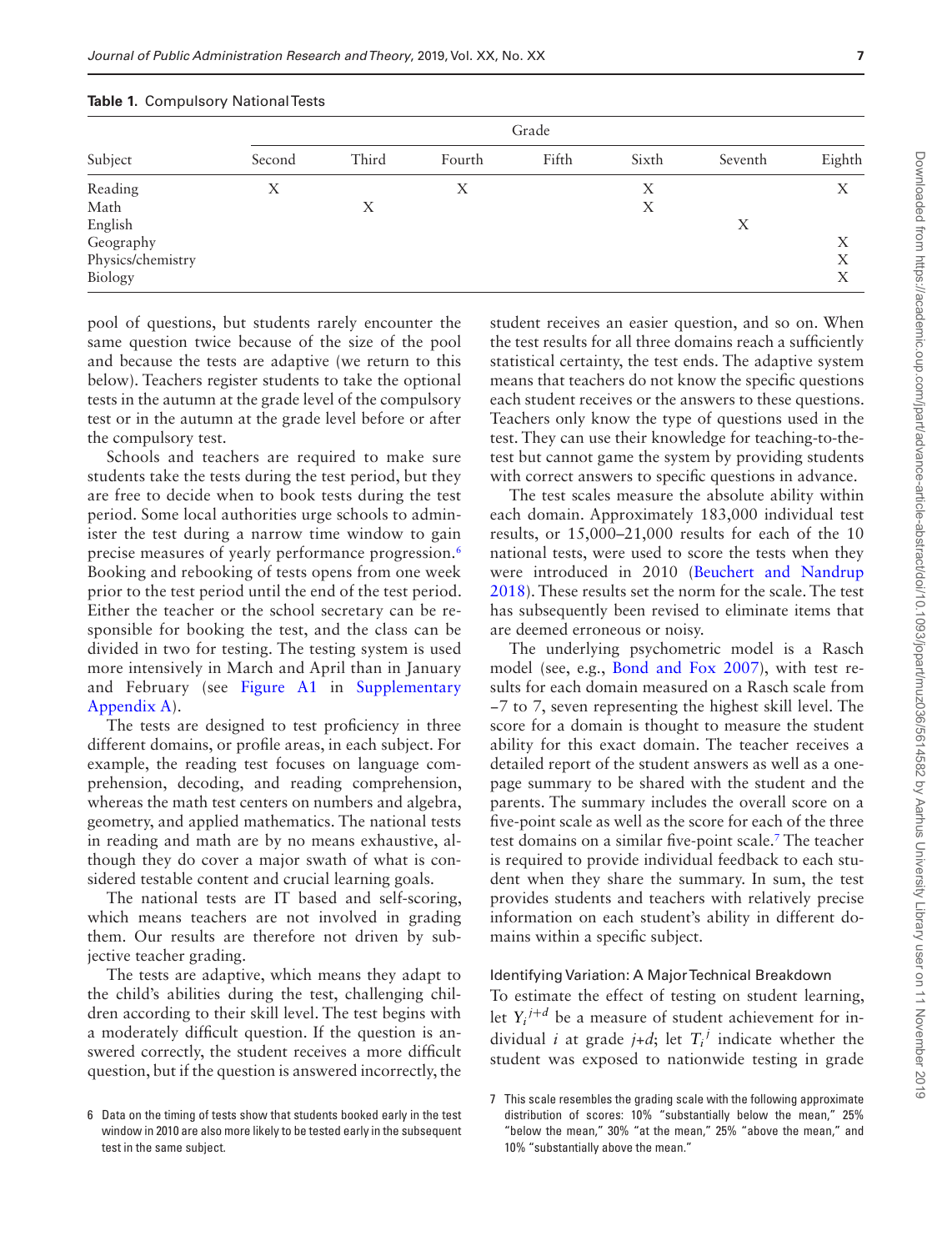*j*, *d* years prior to measuring the outcome; and let *Xi* include relevant control variables all measured at age seven plus indicator variables for grade levels. We model the relationship between student achievement and test taking as follows:

$$
Y_i^{j+d} = X_i \beta + \alpha_i T_i^j + \varepsilon_i \tag{1}
$$

Compulsory nationwide testing was introduced universally, which means there is no obvious way to measure the impact of test taking, *T*, on student achievement. Even though the tests were mandatory, not all students took them as some were exempted, whereas others school managers, teachers, parents, or students—were uncooperative. This variation in test-taking behavior may be correlated with  $\varepsilon$ <sub>*i*</sub> if, for example, unobserved variables related to the student population influence test-taking decisions. Also, *T* may be correlated with α if test taking is based on expected gains.

To solve this, we exploit a major crash in the IT system during the first year of the system. The IT system proved to be exceedingly vulnerable to, for instance, a large number of simultaneous users. As a consequence, the system was rather unstable in the beginning of the test period in 2010, and in March 2010, the system crashed, which led to its closure for almost two weeks. The crash meant that all students booked for the test in the period March 2–12, 2010, were unexpectedly exempted from taking the compulsory test (see [Table 2\)](#page-7-0). We know which students were booked for the aforementioned period but disregard test results from March 1 to 2, 2010, and from March 11 to 12, 2010, because accurate information about who the IT problems affected is not available.

We exploit the fact that the crash—and the sudden exemption from taking the otherwise compulsory test were unexpected for the students and the teachers. Teachers and students exposed to the crash were no less prepared for the test compared with the rest of the population. Some teachers rebooked some of the students who were affected by the crash, but the crash made it less likely that an affected student ended up taking the test. We therefore pursue an instrumental variable (IV) strategy that uses an indicator for being exposed to the IT breakdown as an instrumental variable for taking the test, *T*. We use two-stage least squares to

<span id="page-7-0"></span>**Table 2.** Performance of the National Test IT System in 2010

| <b>Test Period</b>       | System | <b>Test Taking</b> |
|--------------------------|--------|--------------------|
| January 20–March 1, 2010 | Open   | Compulsory         |
| March 2-10, 2010         | Closed | Retake voluntary   |
| March 11-12, 2010        | Open   | Voluntary          |
| March 15-April 29, 2010  | Open   | Compulsory         |

estimate the parameters of interest. The IV analysis identifies the effect of taking the test for the "compliers," that is, the students who are not being tested if they are unexpectedly exempted from taking a compulsory test. We define the instrumental variable as an indicator variable for whether the student was booked during the crash or not.

#### Threats to Validity

Two channels for potential nonrandom selection of student testing could threaten the validity of the instrument: Selection in booking of test sessions and selection in exposure to the crash.

## Nonrandom Registration of Bookings during the Crash

As described above, the teacher books the test session in advance for a specific date and time. [Figure](http://academic.oup.com/jpart/article-lookup/doi/10.1093/jopart/muz036#supplementary-data)  [A1](http://academic.oup.com/jpart/article-lookup/doi/10.1093/jopart/muz036#supplementary-data) in [Supplementary Appendix](http://academic.oup.com/jpart/article-lookup/doi/10.1093/jopart/muz036#supplementary-data) illustrates that test behavior follows a smooth pattern in 2010, 2011, and 2012, where an ever-increasing number of students are tested over the period, with the greatest number of tests taken in March and April. In [Figure](http://academic.oup.com/jpart/article-lookup/doi/10.1093/jopart/muz036#supplementary-data)  [A2,](http://academic.oup.com/jpart/article-lookup/doi/10.1093/jopart/muz036#supplementary-data) we have reconstructed the missing information by filling in the available information about test behavior during the crash period. Even after this reconstruction, it is quite evident that a substantial number of observations are missing during the crash period. The number of registered bookings during the crash period does not appear to compare to what one would expect from simple extrapolation of test behavior in the adjacent periods. This is most likely a natural consequence of the IT problems. If the missing observations are random, it is not necessarily a problem for our empirical strategy. In [Figures A3–A5](http://academic.oup.com/jpart/article-lookup/doi/10.1093/jopart/muz036#supplementary-data), we examine the missing observations for eight of the tests in more detail. It appears that the booking information during the crash period is, practically speaking, complete in [Figure](http://academic.oup.com/jpart/article-lookup/doi/10.1093/jopart/muz036#supplementary-data)  [A3](http://academic.oup.com/jpart/article-lookup/doi/10.1093/jopart/muz036#supplementary-data) for the reading test in second and fourth grades, and in [Figure A4](http://academic.oup.com/jpart/article-lookup/doi/10.1093/jopart/muz036#supplementary-data) for the math test in third grade. However, [Figure A5](http://academic.oup.com/jpart/article-lookup/doi/10.1093/jopart/muz036#supplementary-data) clearly shows that the information for eighth grade is incomplete as around 80% of the observations are missing during the crash period (if we assume that the test activity would be smooth without the crash). As a result, we only use booking information for the early reading tests (second–sixth grades) and for the early math test (third grade). As [Figure A2](http://academic.oup.com/jpart/article-lookup/doi/10.1093/jopart/muz036#supplementary-data) shows, information is only available for completed tests for March 11–12, 2010. Hence, information from those two dates comprises only voluntary testing, and we therefore disregard completed tests from those two dates. Furthermore, some of the tests on March 1–2, 2010 are recorded as ordinary completed tests, and some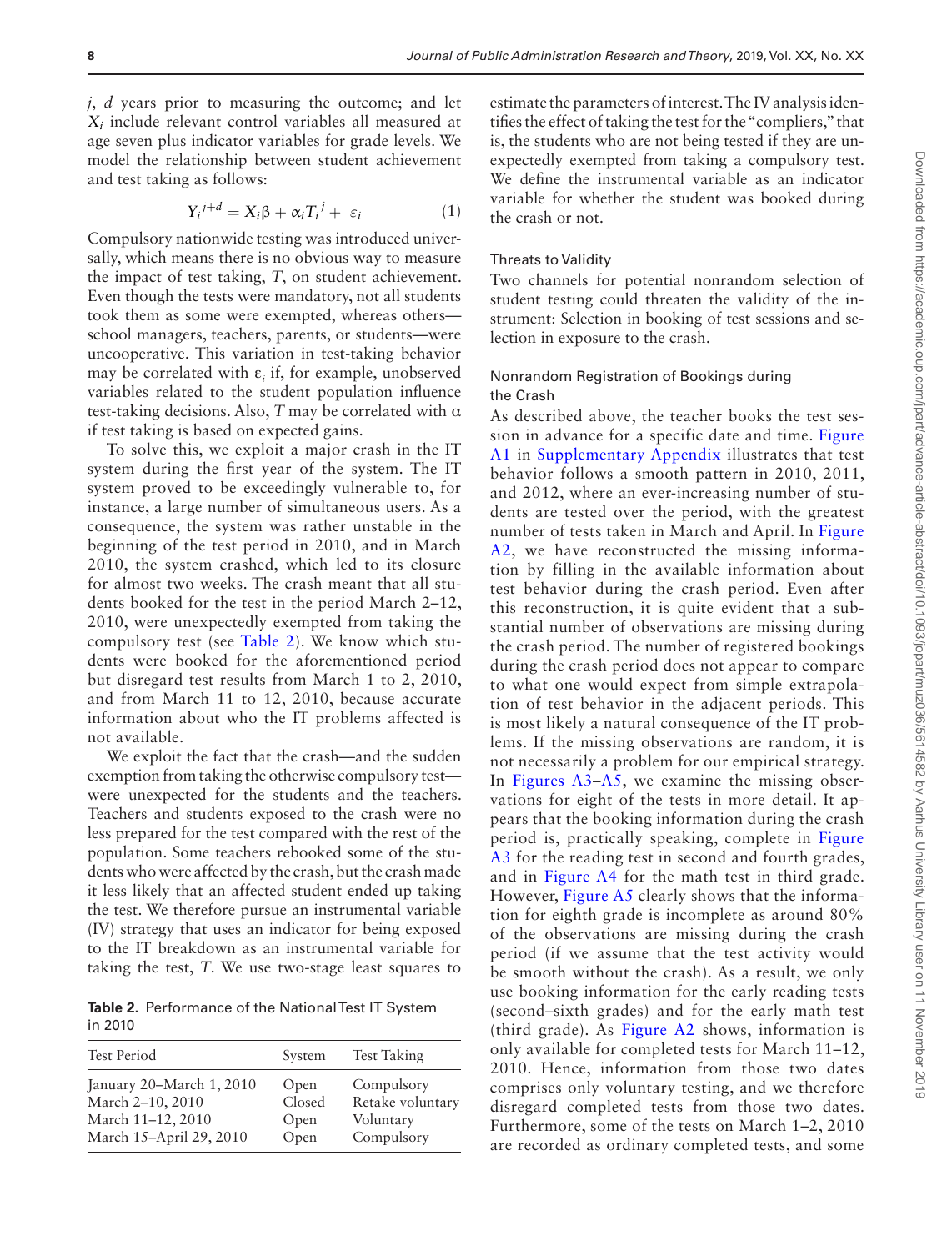are recorded as booked during the crash as well as completed, which is why tests from those two dates are also disregarded. Consequently, the employed instrument measures whether students are booked for a test between March 3 and 10, 2010.

#### Nonrandom Exposure to the Crash

Students exposed to the crash were booked in the first part of the test period, which may reflect the fact that their teachers planned to use test results formatively, at least more so than teachers booking the test at the end of the period. As a robustness check, we investigate whether the timing of the test matters by narrowing the analysis to students booked for the test  $\pm$  two weeks around the crash (i.e., before April 1, 2010).

It may also be the case that students exposed to the crash were tested later in the period the next time, for instance, because teachers would then avoid being exposed to an unstable test system again. If, on average, students exposed to the crash were tested later in the school year the next time, they would have more time to learn from the teaching. Although the tests are supposed to measure the annual progress, the test window amounts to almost one-third of the school year, which could bias the results (see, e.g., [Fitzpatrick, Grissmer,](#page-16-34)  [and Hastedt 2011](#page-16-34)). As an additional robustness check, we investigate whether the timing of the subsequent test matters for the results.

#### Data and Sample

We use register-based data from Danish registries for children born between 1996 and 2002[.8](#page-8-0) This data set includes all students in second–sixth grades for the 2009–10 school year who were no more than one year ahead of or behind the schedule. Our goal is to investigate the effect of taking a test in 2010 on future test results. Because of the testing schedule described in [Table 1,](#page-6-0) we are able to investigate the effect of taking the reading test in 2010 on reading scores in 2012, as well as the effect of taking the math test in 2010 on math scores in 2013. We standardize the outcome variables to have a mean of zero and an SD of one. We also study the standardized scores for each of the three test domains separately.

We sample individuals with a reading score in 2012 and individuals with a math score in 2013.<sup>9</sup> [Table 3](#page-8-2) shows that in these two samples, more than 75% of the students were unaffected by the crash and took the test as required. Five to seven percent were exposed to

<span id="page-8-2"></span>**Table 3.** Students Tested in Reading 2012 and Math 2013

| Took the Test 2010<br>Exposed to Crash 2010 |                |  |  |  |
|---------------------------------------------|----------------|--|--|--|
| Yes                                         | No             |  |  |  |
| Reading: 7.1%                               | Reading: 76.1% |  |  |  |
| Math: 6.7%                                  | Math: 77.5%    |  |  |  |
| Reading: 7.2%                               | Reading: 9.6%  |  |  |  |
| Math: 5.1%                                  | Math: 10.7%    |  |  |  |
|                                             |                |  |  |  |

*N*<sub>reading</sub> = 151,375; *N*<sub>math</sub> = 51,880.

the crash and did not take the test. However, around 7% took the test despite being exposed to the crash, and around 10% did not take the test even though they were not exposed to the crash. The main explanation for a missing test score is uncooperativeness, in the sense that students, parents, teachers, and headmasters decided not to obey the stipulated law requiring students to take the test.<sup>10</sup> We expect the extent of this type of behavior to be substantial in light of the public dispute about the potential benefits or harms of standardized testing.[11](#page-8-4) These noncompliers are the reason behind our IV design.

For the subsequent empirical analysis, we select all individuals who took the compulsory reading or math test in 2010 or who were exposed to the crash but did not take the test. This amounts to 136,887 students in reading and 46,338 in math. We exclude students who were neither exposed to the crash nor took the test, and our empirical results should be interpreted as *conditional on* taking the test or being exposed to the crash (or both).

We collect a rich set of background characteristics consisting of demographic variables, education, and labor market status of the parents. All variables are measured at age seven, which is at school entry and therefore not affected by subsequent test taking. To study heterogeneity across SES we split the sample by education and income. High education is defined as having at least one parent who completed a college education (45%) and low education as no parents with a college education (55%), whereas high versus low income is defined as income above or below DKK 220,000 (70% above and 30% below, respectively). Correlation matrices between key variables that are used to split the sample and test scores

<span id="page-8-0"></span><sup>8</sup> The data sets we use belong to the Danish Ministry of Children and Education and Statistics Denmark. Because data contain sensitive information on residents, they cannot be made publicly available. Researchers can, however, apply to Statistics Denmark and the Ministry of Children and Education for access.

<span id="page-8-1"></span><sup>9</sup> These test scores are our outcomes of main interest. In principle, "not being tested" in reading in 2012 or in math in 2013 could also be studied as alternative outcomes. However, these outcomes do not vary much: 91.8% of those exposed to a crash are tested in reading in 2012 compared with 91.0% of those not exposed to a crash.

<span id="page-8-3"></span><sup>10</sup> A few of these individuals could be returning from abroad or from private schools (<1%).

<span id="page-8-4"></span><sup>11</sup> For instance, the teachers' union represents a critical voice in this debate (see folkeskolen.dk).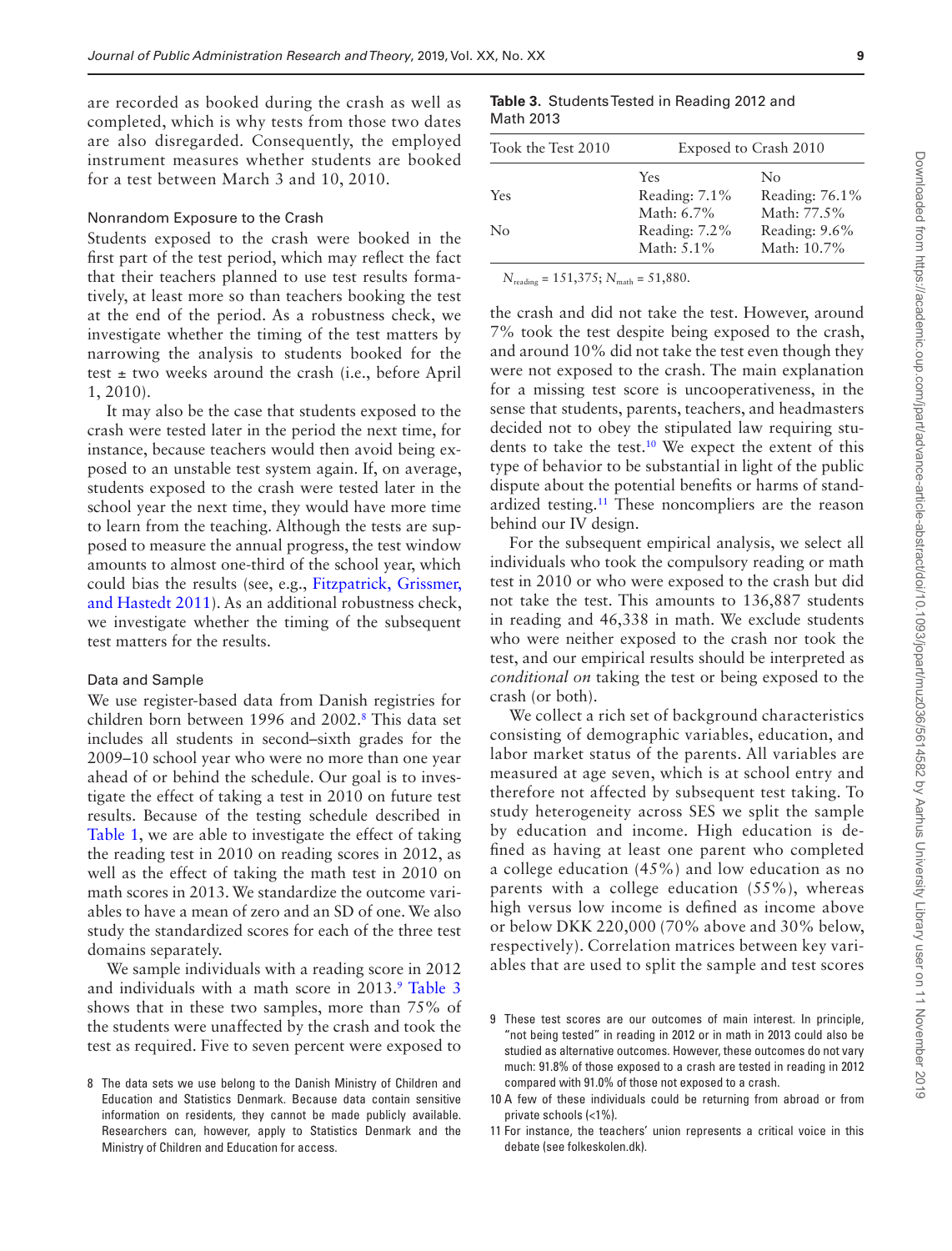|                                       | (1)                                               | (2)                              | (3)                              | (4)<br>Low<br>Education                            | (5)<br>High<br>Education                           | (6)<br>Low<br>Income                 | (7)<br>High<br>Income                              | (8)                              |
|---------------------------------------|---------------------------------------------------|----------------------------------|----------------------------------|----------------------------------------------------|----------------------------------------------------|--------------------------------------|----------------------------------------------------|----------------------------------|
|                                       | All                                               | Males                            | Females                          |                                                    |                                                    |                                      |                                                    | Non-<br>Western<br>Immigrants    |
| First stage: tested                   |                                                   |                                  |                                  |                                                    |                                                    |                                      |                                                    |                                  |
| Crash                                 | $-0.503$<br>(0.0210)                              | $-0.506$<br>(0.0214)             | $-0.500$<br>(0.0213)             | $-0.502$<br>(0.00199)                              | $-0.504$<br>(0.00220)                              | $-0.516$<br>(0.00273)                | $-0.498$<br>(0.00178)                              | $-0.505$<br>(0.00610)            |
| Relative to<br>overall first<br>stage |                                                   | 1.006                            | 0.994                            | 0.998                                              | 1.002                                              | 1.026                                | 0.990                                              | 1.004                            |
| Reduced form:<br>test score           |                                                   |                                  |                                  |                                                    |                                                    |                                      |                                                    |                                  |
| Crash                                 | $-0.0462$<br>(0.0106)<br>$\left[ < .0001 \right]$ | $-0.0546$<br>(0.0135)<br>[.0001] | $-0.0380$<br>(0.0120)<br>[.0015] | $-0.0424$<br>(0.00921)<br>$\left[ < .0001 \right]$ | $-0.0503$<br>(0.00916)<br>$\left[ < .0001 \right]$ | $-0.0667$<br>(0.0131)<br>$[-0.0001]$ | $-0.0375$<br>(0.00758)<br>$\left[ < .0001 \right]$ | $-0.0750$<br>(0.0296)<br>[.0113] |
| Second stage: test<br>score           |                                                   |                                  |                                  |                                                    |                                                    |                                      |                                                    |                                  |
| Tested                                | 0.0918<br>(0.0218)<br>$\left[ < .0001 \right]$    | 0.108<br>(0.0273)<br>[.0001]     | 0.0759<br>(0.0245)<br>[.0019]    | 0.0845<br>(0.0265)<br>[.0014]                      | 0.0997<br>(0.0253)<br>[.0001]                      | 0.129<br>(0.0331)<br>[.0001]         | 0.0753<br>(0.0229)<br>[.0010]                      | 0.149<br>(0.0713)<br>[.0392]     |
| Number of<br>observations             | 136,887                                           | 68,746                           | 68,141                           | 75,345                                             | 61,542                                             | 39,593                               | 94,642                                             | 7,875                            |

<span id="page-9-1"></span>**Table 4.** The Effect of Taking a Reading Test in Second, Fourth, and Sixth Grades on Reading Performance Two Years Later

All control variables are included. Number of observations are different compared with earlier since not all schools have ninth grade. Outcome variables are standardized to have mean of zero and standard deviation of one. Standard errors clustered at the school level are reported in parentheses and *p*-values in brackets.

are shown in [Tables A1](http://academic.oup.com/jpart/article-lookup/doi/10.1093/jopart/muz036#supplementary-data) and [A2 i](http://academic.oup.com/jpart/article-lookup/doi/10.1093/jopart/muz036#supplementary-data)n [Supplementary](http://academic.oup.com/jpart/article-lookup/doi/10.1093/jopart/muz036#supplementary-data)  [Appendix](http://academic.oup.com/jpart/article-lookup/doi/10.1093/jopart/muz036#supplementary-data).

Summary statistics are given in [Table A3](http://academic.oup.com/jpart/article-lookup/doi/10.1093/jopart/muz036#supplementary-data), which shows means for background variables by crash status (unaffected or exposed) for the estimation samples. Differences across crash status are small in magnitude, and only a few are statistically significant.<sup>12</sup> In the empirical analyses, we show that results are robust when control variables are added. Furthermore, we perform the analyses separately by subgroups.

## **Results**

## Main Effects for All Students

[Table 4](#page-9-1), column 1 shows the main results for reading for all students. The first-stage results reflect that being exposed to the crash reduces the probability of being tested by 50%. The reduced-form results indicate that being exposed to the crash is associated with a reduced reading score of almost 5% of an SD. The second-stage results show that taking a reading test increases the test score as measured two years later by about 9% of an SD.

[Table A4](http://academic.oup.com/jpart/article-lookup/doi/10.1093/jopart/muz036#supplementary-data) in [Supplemenary Appendix A](http://academic.oup.com/jpart/article-lookup/doi/10.1093/jopart/muz036#supplementary-data) shows that the results are almost unaffected when controls are added and that the results do not vary much across profile areas. This supports the assumption that exposure to the test was as-good-as-random[.13](#page-9-2)

[Table 5](#page-10-0), column 1 similarly shows the results for math for the overall sample. The first-stage results indicate that being exposed to the crash reduces the probability of being tested by 43%. The retake probability is therefore slightly higher than for reading. The point estimate in the second-stage results is 7%, which is similar to the point estimate for reading, although insignificant because of the smaller sample size. [Table](http://academic.oup.com/jpart/article-lookup/doi/10.1093/jopart/muz036#supplementary-data)  [A5](http://academic.oup.com/jpart/article-lookup/doi/10.1093/jopart/muz036#supplementary-data) in [Supplemenary Appendix A](http://academic.oup.com/jpart/article-lookup/doi/10.1093/jopart/muz036#supplementary-data) shows that the results are almost unaffected when controls are added and that they do not vary much across profile areas.

The reason for the difference between the effects on math and reading may be that math was measured

<span id="page-9-0"></span><sup>12</sup> The pattern is similar when we zoom in on students booked before April 1. In the empirical analyses, we present robustness analyses in which we study a narrow test window around the crash.

<span id="page-9-2"></span><sup>13</sup> [Table A8](http://academic.oup.com/jpart/article-lookup/doi/10.1093/jopart/muz036#supplementary-data) shows results for reading that include school fixed effects to examine how much of the total effect is due to within-school variation. The estimates are roughly halved when school fixed effects are added, but they are still statistically significant. This suggests that the effect is partly driven by school variation (such as school management and test culture), partly by responses particular to the student's test experience or the subsequent student–teacher–parent interaction. Adding school fixed effects to the math estimations does not make much sense because only one cohort is included in our study compared with three cohorts for reading.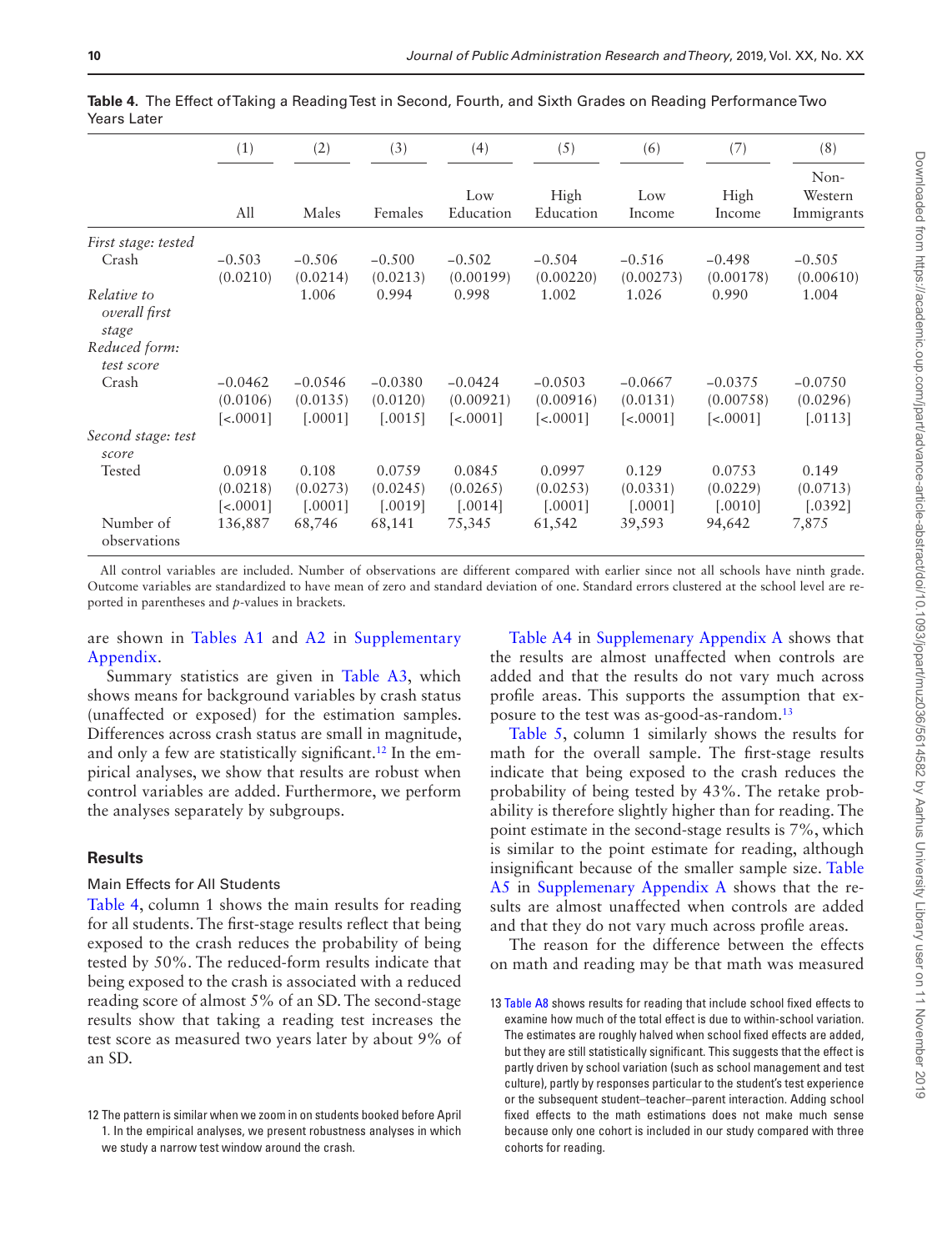|                                       | (1)                              | (2)                              | (3)                              | (4)                              | (5)                              | (6)                              | (7)                              | (8)                              |
|---------------------------------------|----------------------------------|----------------------------------|----------------------------------|----------------------------------|----------------------------------|----------------------------------|----------------------------------|----------------------------------|
|                                       | All                              | Males                            | Females                          | Low<br>Education                 | High<br>Education                | Low<br>Income                    | High<br>Income                   | Non-<br>Western<br>Immigrants    |
| First stage: tested                   |                                  |                                  |                                  |                                  |                                  |                                  |                                  |                                  |
| Crash                                 | $-0.436$<br>(0.0306)             | $-0.441$<br>(0.0319)             | $-0.431$<br>(0.0323)             | $-0.460$<br>(0.00328)            | $-0.408$<br>(0.00347)            | $-0.457$<br>(0.00464)            | $-0.428$<br>(0.00282)            | $-0.512$<br>(0.00998)            |
| Relative to<br>overall first<br>stage |                                  | 1.011                            | 0.989                            | 1.055                            | 0.936                            | 1.055                            | 0.936                            | 1.174                            |
| Reduced form:<br>test score           |                                  |                                  |                                  |                                  |                                  |                                  |                                  |                                  |
| Crash                                 | $-0.0303$<br>(0.0216)<br>[.1607] | $-0.0273$<br>(0.0265)<br>[.3029] | $-0.0322$<br>(0.0253)<br>[.2031] | $-0.0472$<br>(0.0163)<br>[.0038] | $-0.00941$<br>(0.0188)<br>5.6167 | $-0.0571$<br>(0.0240)<br>[.0174] | $-0.0232$<br>(0.0145)<br>[.1096] | $-0.0371$<br>(0.0525)<br>[.4798] |
| Second stage: test<br>score           |                                  |                                  |                                  |                                  |                                  |                                  |                                  |                                  |
| Tested                                | 0.0701<br>(0.0497)<br>[.1584]    | 0.0624<br>(0.0586)<br>[.2869]    | 0.0755<br>(0.0597)<br>[.2048]    | 0.103<br>(0.0484)<br>[.0333]     | 0.0233<br>(0.0703)<br>[.7403]    | 0.126<br>(0.0641)<br>[.0493]     | 0.0548<br>(0.0554)<br>[.3225]    | 0.0717<br>(0.107)<br>[.5028]     |
| Number of<br>observations             | 46,338                           | 23,241                           | 23,097                           | 24,754                           | 21,584                           | 12,228                           | 33,254                           | 2,617                            |

<span id="page-10-0"></span>**Table 5.** The Effect of Taking a Math Test in Third Grade on Math Performance Three Years Later

Note: All control variables are included. Number of observations are different compared with earlier since not all schools have ninth grade. Outcome variables are standardized to have mean of zero and standard deviation of one. Standard errors clustered at the school level are reported in parentheses and *p*-values in brackets.

after three years and reading after two years, and the effects may have faded out. [Table 6](#page-11-0) supports this interpretation. The table shows the effect on reading four years after the initial tests. Effect sizes decreased from .09 after two years to about .07 after four years, but they are still statistically significant. This is close to the math results, which are estimated to be around .07 after three years. The math results are estimated more imprecisely (partly) due to smaller sample size. These analyses also suggest that short-term effects may be even larger.<sup>14</sup>

## Heterogeneity across Groups of Students

The results above suggest that test exposure is positively related to subsequent test performance. [Tables](#page-9-1)  [4](#page-9-1) and [5](#page-10-0) (columns 2–8) show the results divided by gender, parental education and income, and immigrant status. We find no evidence of harmful effects for supposedly weak students. On the contrary, the point estimate of being tested in reading is higher for non-Western immigrants than for other students, and higher for low-income parents (<220,000 DKK) than for high-income parents. The point estimate of being tested in math is high and significant for students with

low parental education and income but close to zero for students with high education and income. These results are evidence against the concerns that weaker students are harmed by testing ([Deming et al. 2016](#page-15-2)) but aligns with our expectation that effects would be larger for this group of students because teachers may have had more imprecise perceptions of their skills prior to the testing.

## Schools with High Shares of Disadvantaged Students

To examine whether schools with high shares of disadvantaged students were less likely to comply with the new performance management system by not booking tests for their students, we regress an indicator for signing up for the compulsory test on a set of school characteristics. We find that schools with very low-exit exams (as measured by ninth-grade exams in the 2008–09 school year), schools with a high proportion of low-SES students, and schools with more than 15% immigrants tend to be less likely to sign up for the compulsory tests (i.e., more likely to be uncooperative). [Table 7](#page-12-0) shows the results. The results are consistent with [Petersen, Laumann, and Jakobsen'](#page-16-30)s [\(2019](#page-16-30) finding that teachers with low test scores are less likely to take responsibility for test results.

In [Tables 8](#page-13-0) and [9](#page-13-1), we examine whether the effects of testing differ for schools with high shares of

<span id="page-10-1"></span><sup>14</sup> We also examined whether results differ by grade level, but found no systematic differences. Similarly, we examined whether testing in reading had spill-over effects on math and vice versa but did not find much evidence of this.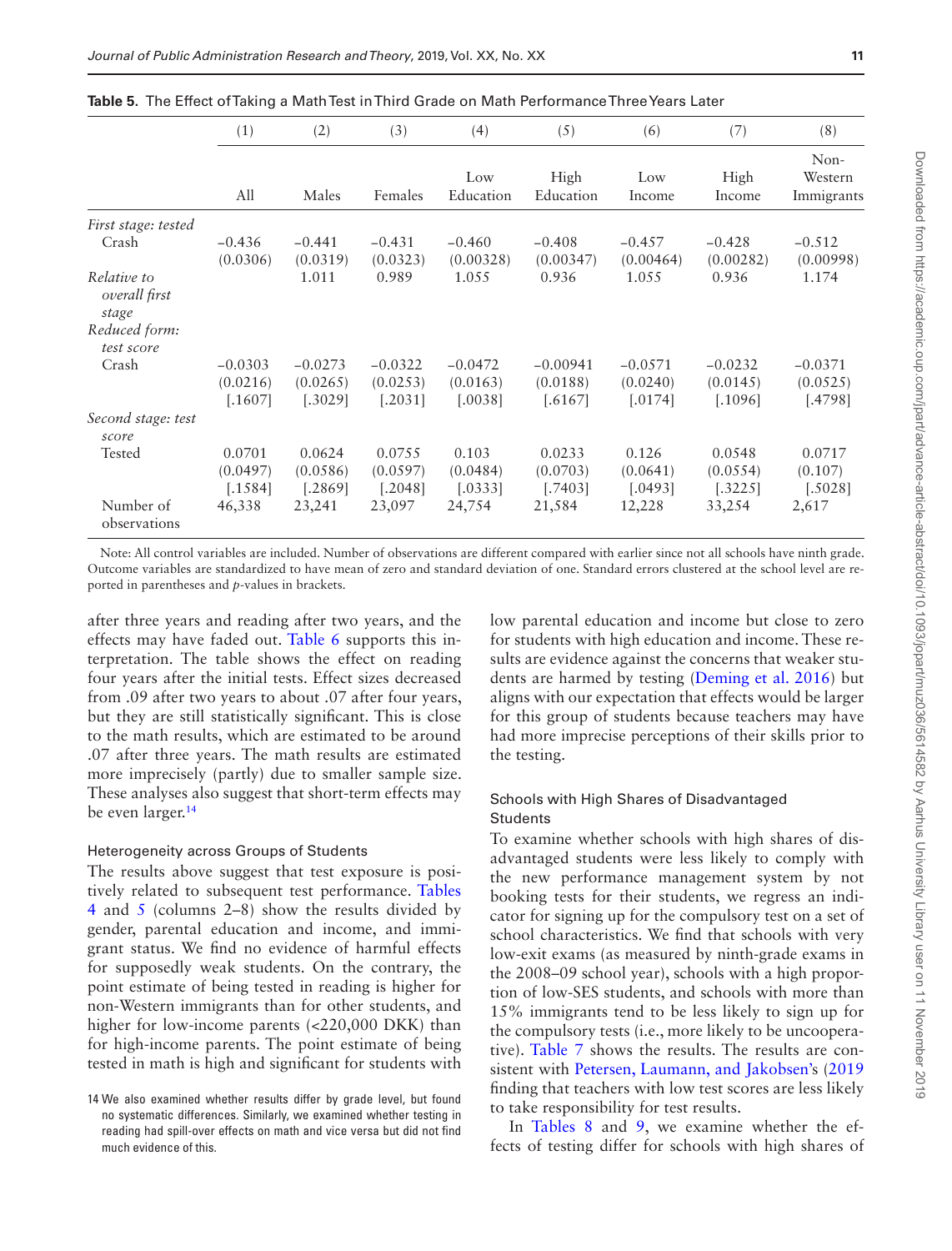<span id="page-11-0"></span>

| <b>Table 6.</b> The Effect of Taking a Reading Test on Reading |  |  |
|----------------------------------------------------------------|--|--|
| Performance Four Years Later                                   |  |  |

|                          | (1)       |
|--------------------------|-----------|
| First stage: tested      |           |
| Crash                    | $-0.487$  |
|                          | (0.0217)  |
| Reduced form: test score |           |
| Crash                    | $-0.0346$ |
|                          | (0.0134)  |
|                          | [.0098]   |
| Second stage: test score |           |
| <b>Tested</b>            | 0.0711    |
|                          | (0.0276)  |
|                          | [.0100]   |
| Number of observations   | 85,676    |

All control variables are included. Number of observations is smaller compared with [Table 4](#page-9-1) because only individuals in second or fourth grade in 2010 can be included in a four-year follow-up. Outcome variables are standardized to have mean of zero and standard deviation of one. Standard errors clustered at the school level are reported in parentheses and *p*-values in brackets.

disadvantaged students. First, we analyze the compliers to characterize the population who responds to the instrument and provides us with identifying variation. We divide the sample into subsamples and compute the ratio of the first-stage coefficient to the overall first-stage coefficient. Then, we interpret the secondstage estimates as impact estimates of taking each of the tests.

For the reading test, students at the schools in the lowest decile of the grade distribution are more likely to retake the test (i.e., they respond less to the crash), whereas the students at the schools in the highest decile of the grade distribution exercise their option to avoid taking the test (i.e., they respond more to the crash). The results in the second-stage regression reveal that the impact of being tested is indeed high for the students attending schools in the lowest decile, whereas it is literally zero for students attending schools in the highest decile. This may reflect that these schools already have sufficiently good evaluation practices, even without compulsory nationwide testing, and therefore, the compulsory tests make no difference in their case. The point estimates are not statistically different across subgroups. The pattern is not confirmed for the math test, in which the results are generally less precisely estimated.

When we focus on schools at the bottom quarter and top quarter of the SES distribution, we see a similar tendency. Although there is no difference in the probability to comply, the impact of taking the test tends to be higher for students attending schools at the bottom

of the SES distribution than those attending schools at the top of the distribution. This is true for reading as well as math.

Students at schools with many non-Western immigrants are more likely to retake the reading test (i.e., they are less affected by the instrument) and the impact of being tested in reading and math is high for this group. Importantly, this effect is conditional on the immigrant status of the individual, which the previous subsection also showed as being important for the impact of being tested.

## Robustness Checks

[Tables A6](http://academic.oup.com/jpart/article-lookup/doi/10.1093/jopart/muz036#supplementary-data) and [A7](http://academic.oup.com/jpart/article-lookup/doi/10.1093/jopart/muz036#supplementary-data) in [Supplemenary Appendix](http://academic.oup.com/jpart/article-lookup/doi/10.1093/jopart/muz036#supplementary-data) present robustness checks with respect to the timing of the tests. Column 1 reproduces the main results from [Tables 4](#page-9-1) and [5,](#page-10-0) whereas column 2 shows the results for a narrow window  $(\pm$  two weeks) around the crash, where booking decisions are supposedly more random. The results are largely robust to narrowing the test window. Column 3 shows the results when we include a control variable for whether the subsequent test was taken late (April 1, 2010 or later) or not. The effects are robust and not driven by the timing of subsequent tests.

## **Concluding Discussion**

Evaluations of performance management systems tend to find on average no or small effects on organizational performance. However, this average covers a substantial variation across studies with some studies pointing to positive effects, whereas others find outright negative and unintended effects. In this study, we propose that one way forward is to study the different components of performance management separately to enhance our theoretical understanding of how each component may contribute to performance improvements. We find that one core component of performance management systems generating and conveying performance information to frontline workers—by itself is enough to enhance performance. Our study suggests beneficial effects of testing the students of around 0.09 of an SD on reading test scores two years later, and these effects are only slightly reduced after four years. Math test scores are measured after three years and show similar effect size.

The effect sizes are about three times higher than what [Gerrish \(2016\)](#page-16-2) found in his meta-analysis of performance management studies (overall effect size of 0.03 and 0.02 for studies within education). This difference, however, may be due to the use of correlational evidence in many existing studies of performance management. The magnitude we find is similar to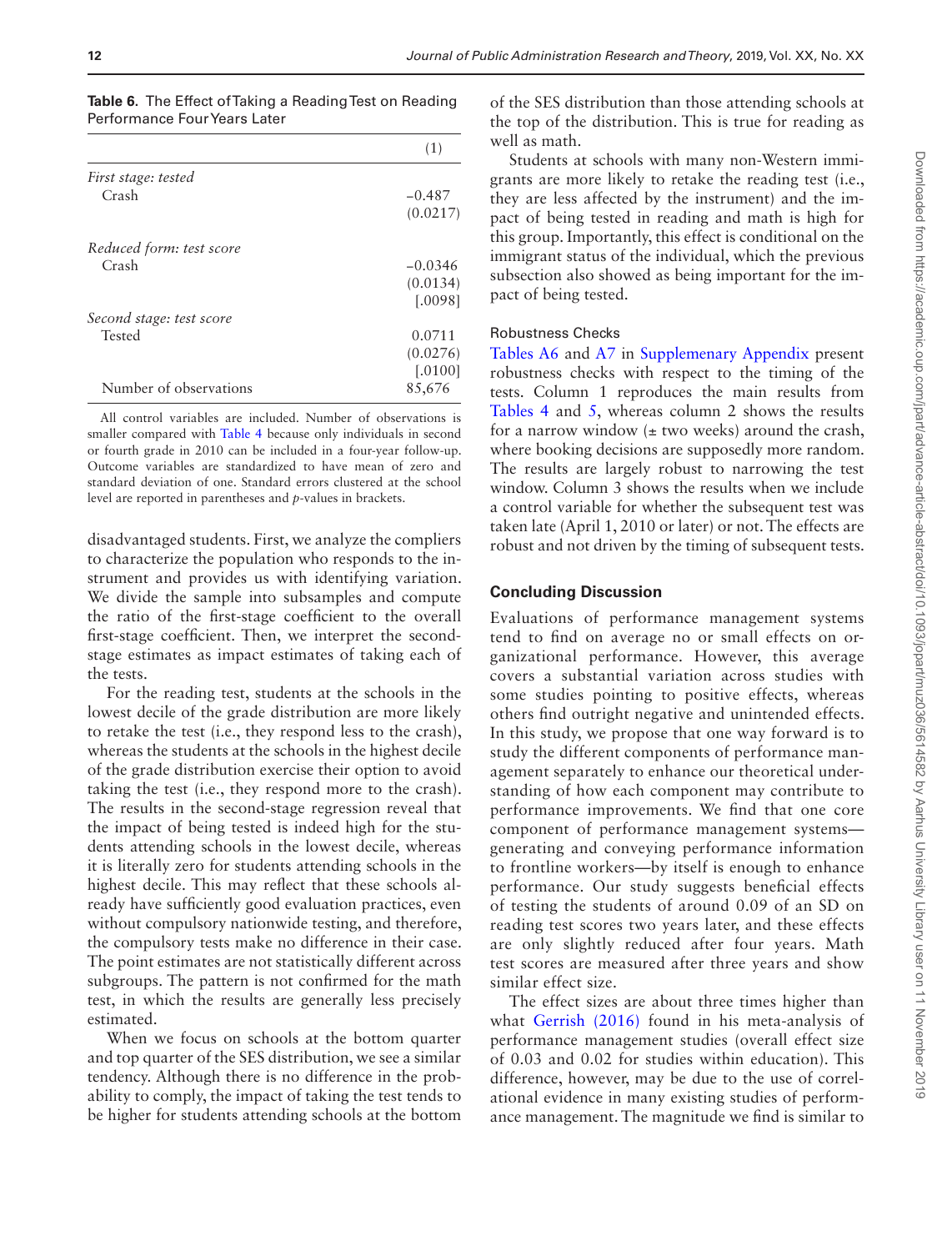## <span id="page-12-0"></span>**Table 7.** Regression of Indicators of Test Behavior on School Characteristics

|                                          | Sign up for Compulsory Test in 2010 |               |                  |                     |  |  |
|------------------------------------------|-------------------------------------|---------------|------------------|---------------------|--|--|
|                                          |                                     | (Sample: All) |                  |                     |  |  |
|                                          | (1)                                 | (2)           | (3)              | (4)                 |  |  |
| Reading second, fourth, and sixth grades |                                     |               |                  |                     |  |  |
| Lowest decile exit exams                 |                                     | $-0.0370$     | 0.00376          | 0.00908             |  |  |
|                                          |                                     | (0.0127)      | (0.0149)         | (0.0147)            |  |  |
|                                          |                                     | [.0036]       | [.8263]          | [.5368]             |  |  |
| Highest decile exit exams                |                                     | 0.0208        | 0.00965          | 0.0118              |  |  |
|                                          |                                     | (0.00766)     | (0.00852)        | (0.00852)           |  |  |
|                                          |                                     | [.0066]       | [.2569]          | [.1661]             |  |  |
| Missing exit exams                       |                                     | $-0.0138$     | $-0.00691$       | $-0.00626$          |  |  |
|                                          |                                     | (0.00661)     | (0.00647)        | (0.00641)           |  |  |
|                                          |                                     | [.0368]       | [.2848]          | [.3288]             |  |  |
| Lowest quarter SES                       | $-0.0671$                           |               | $-0.0668$        | $-0.0540$           |  |  |
|                                          | (0.00736)                           |               | (0.00742)        | (0.00721)           |  |  |
|                                          | $\left[ < .0001 \right]$            |               | $[-0.0001]$      | $[-0.0001]$         |  |  |
| Highest quarter SES                      | $-0.00732$                          |               | $-0.00912$       | $-0.0103$           |  |  |
|                                          | (0.00637)                           |               | (0.00688)        | (0.00688)           |  |  |
|                                          | [.2506]                             |               | [.1845]          | [.1344]             |  |  |
| More than 15% immigrants                 | $-0.0323$                           |               | $-0.0332$        | $-0.0188$           |  |  |
|                                          | (0.0116)                            |               | (0.0121)         | (0.0118)            |  |  |
|                                          | [.0068]                             |               | [.0082]          | [.1111]             |  |  |
| Constant term                            | 0.927                               | 0.907         | 0.928            | 0.924               |  |  |
|                                          | (0.00381)                           | (0.00353)     | (0.00416)        | (0.00752)           |  |  |
|                                          | [<.0001]                            | $[-0.0001]$   | $[-0.0001]$      | $[-0.0001]$         |  |  |
| Additional controls                      |                                     |               |                  | X                   |  |  |
| Mean of dep. variable                    | 0.9043                              |               |                  |                     |  |  |
| Number of observations                   | 151,375                             |               |                  |                     |  |  |
| Math third grade                         |                                     |               |                  |                     |  |  |
| Lowest decile exit exams                 |                                     | $-0.0252$     | 0.0131           | 0.0191              |  |  |
|                                          |                                     | (0.0153)      | (0.0208)         | (0.0205)            |  |  |
|                                          |                                     | [.0995]       | [.5288]          | [.3515]             |  |  |
| Highest decile exit exams                |                                     | 0.0187        | 0.0233           | 0.0313              |  |  |
|                                          |                                     | (0.0145)      | (0.0159)         | (0.0159)            |  |  |
|                                          |                                     | [.1972]       | [.1428]          | [.0490]             |  |  |
| Missing exit exams                       |                                     | $-0.150$      | $-0.146$         | $-0.134$            |  |  |
|                                          |                                     | (0.118)       | (0.114)          | (0.100)             |  |  |
|                                          |                                     | [.2037]       | [.2003]          | [.1802]             |  |  |
| Lowest quarter SES                       | $-0.0756$                           |               | $-0.0603$        | $-0.0430$           |  |  |
|                                          | (0.0397)                            |               | (0.0241)         | (0.0135)            |  |  |
|                                          | [.0569]                             |               | [.0123]          | [.0014]             |  |  |
| Highest quarter SES                      | $-0.0239$                           |               | $-0.0357$        | $-0.0325$           |  |  |
|                                          | (0.00944)                           |               | (0.0126)         | (0.0119)            |  |  |
|                                          | [.0113]                             |               | [.0046]          | [.0063]             |  |  |
| More than 15% immigrants                 | $-0.0332$                           |               | $-0.0518$        | $-0.0383$           |  |  |
|                                          | (0.0134)                            |               | (0.0193)         | (0.0169)<br>[.0234] |  |  |
|                                          | [.0132]<br>0.922                    | 0.926         | [.0073]<br>0.955 | 0.946               |  |  |
| Constant term                            | (0.0220)                            | (0.00459)     | (0.00972)        | (0.0140)            |  |  |
|                                          | $[-0.0001]$                         | $[-0.0001]$   | [<.0001]         | $[-0.0001]$         |  |  |
| Additional controls                      |                                     |               |                  | X                   |  |  |
| Mean of dep. variable                    | 0.8932                              |               |                  |                     |  |  |
| Number of observations                   | 51,880                              |               |                  |                     |  |  |
|                                          |                                     |               |                  |                     |  |  |

Outcome variables are standardized to have mean of zero and standard deviation of one. Standard errors clustered at the school level are reported in parentheses and *p*-values in brackets. SES, socioeconomic status.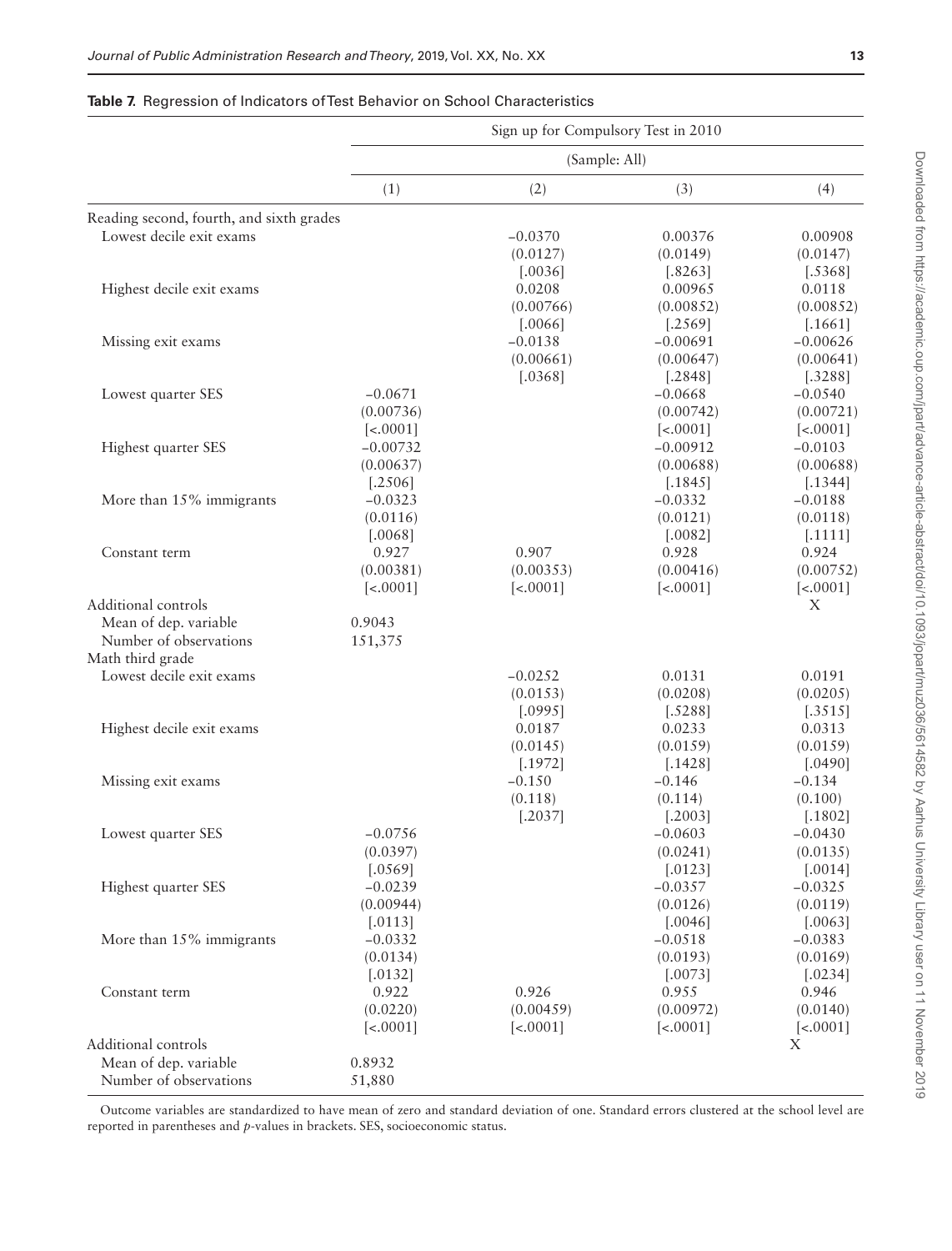|                                 | (1)                           | (2)                            | (3)                          | (4)                           | (5)                                        |
|---------------------------------|-------------------------------|--------------------------------|------------------------------|-------------------------------|--------------------------------------------|
|                                 | Lowest<br>Decile Exit<br>Exam | Highest<br>Decile Exit<br>Exam | Lowest<br><b>Ouarter SES</b> | Highest<br><b>Quarter SES</b> | More Than<br>15% Non-Western<br>Immigrants |
| First stage: tested             |                               |                                |                              |                               |                                            |
| Crash                           | $-0.402$<br>(0.00756)         | $-0.545$<br>(0.00630)          | $-0.502$<br>(0.00298)        | $-0.500$<br>(0.00295)         | $-0.472$<br>(0.00477)                      |
| Relative to overall first stage | 0.799                         | 1.083                          | 0.998                        | 0.994                         | 0.938                                      |
| Reduced form: test score        |                               |                                |                              |                               |                                            |
| Crash                           | $-0.0862$                     | 0.00279                        | $-0.0552$                    | $-0.0415$                     | $-0.0992$                                  |
|                                 | (0.0341)                      | (0.0218)                       | (0.0140)                     | (0.0114)                      | (0.0232)                                   |
|                                 | 0.0115                        | [.8982]                        | [.0001]                      | 0.00031                       | $\left[ < .0001 \right]$                   |
| Second stage: test score        |                               |                                |                              |                               |                                            |
| Tested                          | 0.214                         | $-0.00511$                     | 0.110                        | 0.0829                        | 0.210                                      |
|                                 | (0.136)                       | (0.0560)                       | (0.0467)                     | (0.0378)                      | (0.0811)                                   |
|                                 | [.1156]                       | [.9273]                        | [.0185]                      | [.0283]                       | [.0096]                                    |
| Number of observations          | 5,222                         | 8,024                          | 33,840                       | 35,160                        | 12,779                                     |

<span id="page-13-0"></span>**Table 8.** Heterogeneity by School Characteristics: The Effect of Taking a Reading Test in Second, Fourth, and Sixth Grades on Reading Performance Two Years Later

All control variables are included. Outcome variables are standardized to have mean of zero and standard deviation of one. Standard errors clustered at the school level are reported in parentheses and *p*-values in brackets. SES, socioeconomic status.

<span id="page-13-1"></span>

|                               | Table 9. Heterogeneity by School Characteristics: The Effect of Taking a Math Test in Third Grade on Math |  |  |
|-------------------------------|-----------------------------------------------------------------------------------------------------------|--|--|
| Performance Three Years Later |                                                                                                           |  |  |

|                                 | (1)                           | (2)                            | (3)                             | (4)                              | (5)                                           |
|---------------------------------|-------------------------------|--------------------------------|---------------------------------|----------------------------------|-----------------------------------------------|
|                                 | Lowest<br>Decile Exit<br>Exam | Highest<br>Decile Exit<br>Exam | Lowest<br>Quarter<br><b>SES</b> | Highest<br>Quarter<br><b>SES</b> | More than $15\%$<br>Non-Western<br>Immigrants |
| First stage: tested             |                               |                                |                                 |                                  |                                               |
| Crash                           | $-0.306$                      | $-0.367$                       | $-0.512$                        | $-0.336$                         | $-0.451$                                      |
|                                 | (0.0113)                      | (0.00969)                      | (0.00504)                       | (0.00419)                        | (0.00712)                                     |
| Relative to overall first stage | 0.702                         | 0.842                          | 1.174                           | 0.771                            | 1.034                                         |
| Reduced form: test score        |                               |                                |                                 |                                  |                                               |
| Crash                           | 0.00572                       | $-0.0564$                      | $-0.0325$                       | 0.000952                         | $-0.105$                                      |
|                                 | (0.0526)                      | (0.0493)                       | (0.0245)                        | (0.0225)                         | (0.0403)                                      |
|                                 | [.9134]                       | [.2526]                        | [.1846]                         | [.9663]                          | [.0092]                                       |
| Second stage: test score        |                               |                                |                                 |                                  |                                               |
| Tested                          | $-0.0189$                     | 0.159                          | 0.0638                          | $-0.00286$                       | 0.231                                         |
|                                 | (0.302)                       | (0.231)                        | (0.0792)                        | (0.137)                          | (0.142)                                       |
|                                 | [.9501]                       | [.4913]                        | [.4205]                         | [.9983]                          | [.1038]                                       |
| Number of observations          | 1,833                         | 2,726                          | 10,596                          | 13,915                           | 5,030                                         |

All control variables are included. Outcome variables are standardized to have mean of zero and standard deviation of one. Standard errors clustered at the school level are reported in parentheses and *p*-values in brackets. SES, socioeconomic status.

what has been found in studies using stronger identification strategies. According to [Figlio and Ladd \(2015\)](#page-15-20) studies exploiting discontinuities in accountability systems typically find effect sizes of 0.05–0.10 SD. [Burgess et al. \(2013\)](#page-15-11) find an effect of 0.07 SD using a difference-in-differences model for United Kingdom, whereas Deming et al. (2016) exploit grade-cohort variation in accountability pressure in Texas public schools and find an average effect of 0.05 SD on tenth-grade score.

On average, student progress in reading for an entire school year is 32%–40% of an SD during the relevant grades ([Lipsey et al. 2012\)](#page-16-35).<sup>15</sup> Taking the test thereby increases what a student would have learned over a two-year period by an estimated  $12.5\%$ .<sup>16</sup> On

<span id="page-13-3"></span><span id="page-13-2"></span><sup>15</sup> The numbers measure student progression from spring to spring and decline with grade. From grades 3–4, 4–5, and 5–6, the student progression is calculated to be 36%, 40%, and 32% of an SD in reading and 52%, 56%, and 41% in math.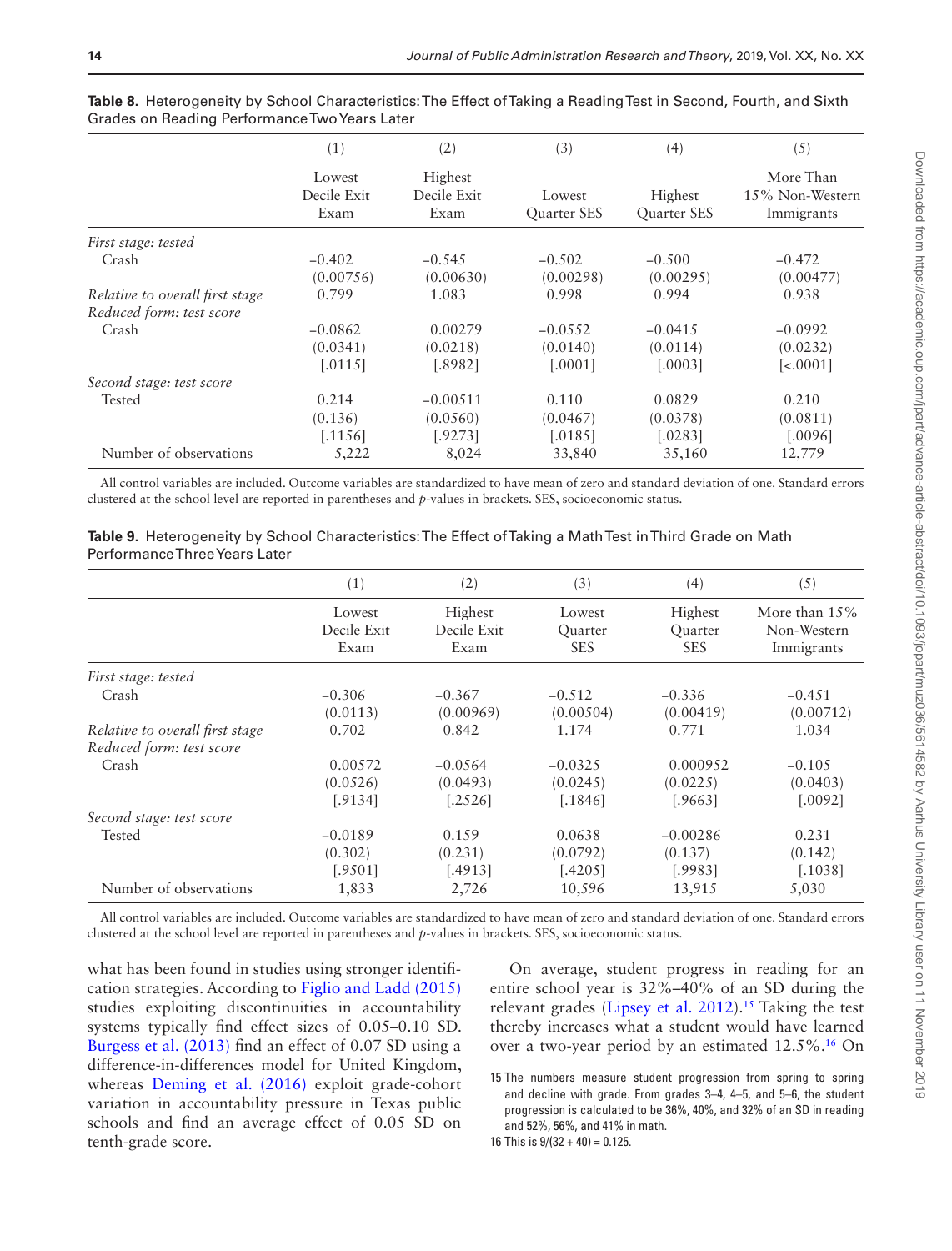average, student progression in math over the three school years (grades 3–6) is 150% of an SD ([Lipsey](#page-16-35)  [et al. 2012\)](#page-16-35). Taking the test therefore increases what a student would have learned in over a three-year period by an estimated 5%. The effect sizes are also comparable to the effect of reducing class sizes by three to four students ([Heinesen 2010](#page-16-36)) or having a coteacher in the classroom most of a school year ([Andersen et al.](#page-15-21)  [2018a\)](#page-15-21), which are much more costly policies.

## Implications for Theory

We interpret the results within a Bayesian learning model. Our study does not test the individual components of the model, that is, the prior beliefs and the updating of beliefs based on new information, but results are consistent with this model. In particular, we find—in accordance with other research showing that teachers' beliefs about low-SES students tend to be more imprecise—that low-SES students tend to benefit more from being tested. We believe that our study, combined with theoretical developments within public administration ([Meier, Favero, and Zhu 2015b\)](#page-16-14), and empirical studies of school principals [\(Rockoff et al. 2012\)](#page-16-15) and teachers ([Andersen, Guul, and Humlum 2018b\)](#page-15-16), contributes to demonstrating the relevance of the Bayesian learning model, even though our study itself does not prove this model. The Bayesian learning model suggests that performance information should not be seen or used as definitive answers on organizational or individual performance, let alone providing definitive answers on how managers or frontline workers should react to performance information. New information is interpreted in light of prior information. Yet, new information may help stakeholders update their prior beliefs, and especially when they diverge from the new information, there are reasons to reconsider whether efforts should be redirected to other performance dimensions or other service users. Consistent with [Holm's \(2018](#page-16-6) finding that managers tend to prioritize performance dimensions that diverge most from expectations, our results suggest that performance information may be especially valuable for low-SES students, about whom teachers may have imprecise prior beliefs, and who generally have lower performance in school than high-SES students.

For that reason, it is unfortunate—but consistent with prior work on teachers' acceptance of performance information [\(Petersen, Laumann, and Jakobsen](#page-16-30)  [2019\)](#page-16-30)—that we find that schools with high shares of low-SES students (and thus lower performance scores)—are more reluctant to adopt the performance measurement system. These schools would, all else being equal, benefit the most from using the system.

Whereas Bayesian models of learning focus on the interplay between prior beliefs and new information they have focused less on which conditions are

needed for updated beliefs to turn into behavioral changes. Our results suggest that future developments of Bayesian learning models should take this behavioral aspect into account. We have proposed a fairly simple, sequential model in which beliefs are first updated and any behavioral reactions afterwards depend on agents' motivation. But this may be more complicated in the sense that the motivational aspect may influence whether agents use new information at all, and if so, motivation may influence the way information is interpreted as suggested by the large literature on motivated reasoning (e.g., [Christensen et al. 2018\)](#page-15-22).

Furthermore, the motivation to react to performance information may also depend on whether information is provided at the level at which agents are able to act on it. Frontline workers may be more motivated to react on information about the specific clients they serve, rather than the organizations' average performance, whereas managers may be more motivated by information at the organizational level. More generally, accountability systems are designed to ensure that agents are motivated to react to the information. Very high-stakes accountability systems may create incentives for gaming the numbers and thereby create unintended consequences. [Muller \(2018\)](#page-16-21) has recently argued that it is not the individual components per se, but the combination of measuring performance, publishing the results, and rewarding high-performance scores that creates negative effects.

#### Implications for Policy and Further Research

The most important implication of our study for policy is that policymakers should make sure students are tested regularly, such that systematic performance information is provided to coproducers such as principals, teachers, and parents. This seems to be particularly beneficial for low-SES students. In addition, our results indicate that student testing is valuable even in a context without strong economic incentives or threats of firing teachers and closing schools because of low performance.

One important caveat to our approach on studying components of performance management in isolation is, however, the concern that the effect of each component may depend on their interaction with each other. Whether perverse incentives in high-stakes accountability systems are stronger and crowd out the positive effects of learning from performance information is highly uncertain based on current evidence, though. Studies in higher-powered accountability systems in the United States and United Kingdom find effect sizes similar to those we find [\(Burgess et al. 2013](#page-15-11); [Figlio and](#page-15-20)  [Ladd 2015\)](#page-15-20). Most existing studies examine the combined effects of performance management systems that are very complex in the sense that they combine many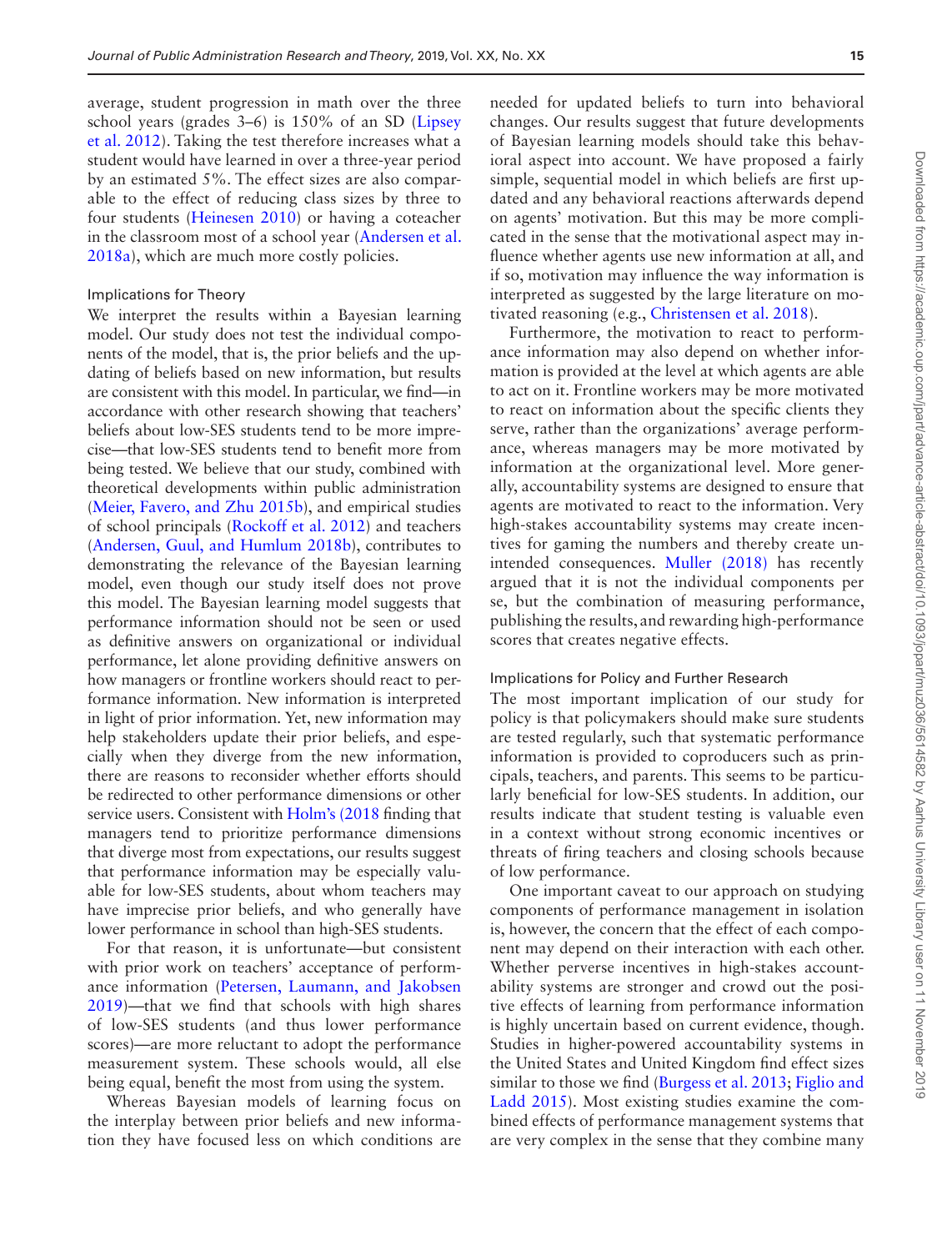elements at the same time. If those studies produced consistently positive (or negative) effects, there would be less reason to examine key components separately. But because existing results are very mixed, we believe that the study of single components is promising for future research.

Another caveat is whether our results generalize to other policy areas and other countries. From a theoretical standpoint there is no reason to believe that (Bayesian) learning from performance information would be fundamentally different in other systems, but, as mentioned, the effect of generating performance information may interact with other components of performance management systems, and results may for that reason not directly generalize to different systems. Most studies of performance management have been conducted within education [\(Gerrish 2016\)](#page-16-2), and more research from other policy areas is definitely needed. Again, our proposed approach of studying components of management systems separately is a fruitful way forward. Rather than randomly generating studies across the full universe of possible performance management systems across countries and policy areas, systematically testing the components and their interactions may be a more direct path to understanding the generalizability of the results and their scope conditions.

The positive results from the present study make such questions for future research all the more relevant to pursue.

#### **Supplementary material**

Supplementary data are available at the *Journal of Public Administration Research and Theory* online.

#### **References**

- <span id="page-15-3"></span>Andersen, Simon Calmar. 2005. How to improve the outcome of state welfare services. Governance in a systems-theoretical perspective. *Public Administration* **83**:891–7.
- <span id="page-15-0"></span>Andersen, Simon Calmar. 2008. The impact of public management reforms on student performance. *Public Administration* **86**:541–58.
- <span id="page-15-21"></span>Andersen, Simon Calmar, Louise Voldby Beuchert, Helena Skyt Nielsen, and Mette Kjærgaard Thomsen. 2018a. The effect of teacher's aides in the classroom: Evidence from a randomized trial. *The Journal of the European Economic Association* forthcoming. doi:10.1093/jeea/jvy048
- <span id="page-15-16"></span>Andersen, Simon Calmar, Thorbjørn Sejr Guul, and Maria Humlum. 2018b. *Reducing the achievement gap between students of high and low socioeconomic status. Evidence from a field experiment*. Working Paper. Aarhus, Denmark: Aarhus Univ.
- <span id="page-15-14"></span>Andersen, Lotte Bøgh, Eskil Heinesen, and Lene Holm Pedersen. 2014. How does public service motivation among teachers affect student performance in schools? *Journal of Public Administration Research and Theory* **24**(3):651–71.
- <span id="page-15-6"></span>Andersen, Simon Calmar, and Helena Skyt Nielsen. 2016. Reading intervention with a growth mindset approach improves children's skills. *Proceedings of the National Academy of Sciences of the United States of America* **113**:12111–13.
- <span id="page-15-7"></span>Banerjee, Abhijit, Shawn Cole, Esther Duflo, and Leigh Linden. 2007. Remedying education: Evidence from two randomized experiments in India. *Quarterly Journal of Economics* **122**:1235–64.
- <span id="page-15-8"></span>Bergbauer, Annika B., Eric A. Hanushek, and Ludger Woessmann. 2018. *Testing*. NBER Working Paper No. 24836, Cambridge, MA: National Bureau of Economic Research.
- Beuchert, Louise Voldby, Maria Knoth Humlum, Helena Skyt Nielsen, and Nina Smith. 2018. The short-term effects of school consolidation on student achievement: Evidence of disruption? *Economics of Education Review* **65**:31–47.
- <span id="page-15-17"></span>Beuchert, Louise Voldby, and Anne Brink Nandrup. 2018. The Danish national tests at a glance. *Danish Journal of Economics* **1**:1–37.
- <span id="page-15-4"></span>Black, Paul, and Dylan Wiliam. 1998. Assessment and classroom learning. *Assessment in Education: Principles, Policy & Practice* **5**:7–74.
- <span id="page-15-19"></span>Bond, Trevor G., and Christine M. Fox. 2007. *Applying the Rasch model. Fundamental measurement in the human sciences*, 2nd ed. New York, NY: Routledge.
- <span id="page-15-15"></span>Bourdieu, Pierre. 1984. *Distinction: A social critique of the judgement of taste*. London, UK: Routledge.
- <span id="page-15-1"></span>Boyne, George. 2010. Performance management: Does it work? In *Public management and performance: Research directions*, eds. Richard Walker, George Boyne, and Gene Brewer, 207–26. Cambridge, UK: Cambridge Univ. Press.
- <span id="page-15-11"></span>Burgess, Simon, Deborah Wilson, and Jack Worth. 2013. A natural experiment in school accountability: The impact of school performance information on student progress. *Journal of Public Economics* **106**:57–67.
- <span id="page-15-12"></span>Carnoy, Martin, and Susanna Loeb. 2002. Does external accountability affect student outcomes? A cross-state analysis. *Educational Evaluation and Policy Analysis* **24**(4):305–31.
- <span id="page-15-10"></span>Chakrabarti, Rajashri. 2014. Incentives and responses under No Child Left Behind: Credible threats and the role of competition. *Journal of Public Economics* **110**:124–46.
- <span id="page-15-22"></span>Christensen, Julian, Casper Mondrup Dahlmann, Asbjørn Hovgaard Mathiasen, Donald P. Moynihan, and Niels Bjørn Grund Petersen. 2018. How do elected officials evaluate performance? Goal preferences, governance preferences, and the process of goal reprioritization. *Journal of Public Administration Research and Theory* **28**(2):197–211.
- <span id="page-15-18"></span>Danish Ministry for Children, Education and Gender Equality. 2011. *De nationale test og kommunen – Brug af testresultater i kommunens kvalitetsarbejde* (The municipality and the nationwide tests – Applying test scores in the municipal quality assessment). Copenhagen, Denmark: Ministry for Children, Education, and Gender Equality.
- <span id="page-15-13"></span>Dee, Thomas D., and Brian Jacob. 2011. The impact of No Child Left Behind on student achievement. *Journal of Policy Analysis and Management* **30**:418–46.
- <span id="page-15-2"></span>Deming, David J., Sarah Cohodes, Jennifer Jennings, and Christopher Jencks. 2016. School accountability, postsecondary attainment and earnings. *Review of Economics and Statistics* **98**:848–62.
- <span id="page-15-5"></span>Dizon-Ross, Rebecca. 2019. Parents' beliefs about their children's academic ability: Implications for educational investments. *American Economic Review* **109**(8):2728–65.
- <span id="page-15-20"></span>Figlio, David, and Helen Ladd. 2015. School accountability and student achievement. Ch. 12. In *Handbook of research in education finance and policy*, eds. Helen F. Ladd and Margaret E. Goertz, New York, NY: Routledge, 194–210.
- <span id="page-15-9"></span>Figlio, David, and Susanna Loeb. 2011. School accountability. Ch. 8. In *Handbooks of the economics of education*, eds. Eric A. Hanushek, Stephen Machin, and Ludger Woessmann, vol. **3**, Amsterdam, The Netherlands: Elsevier, 383–421.